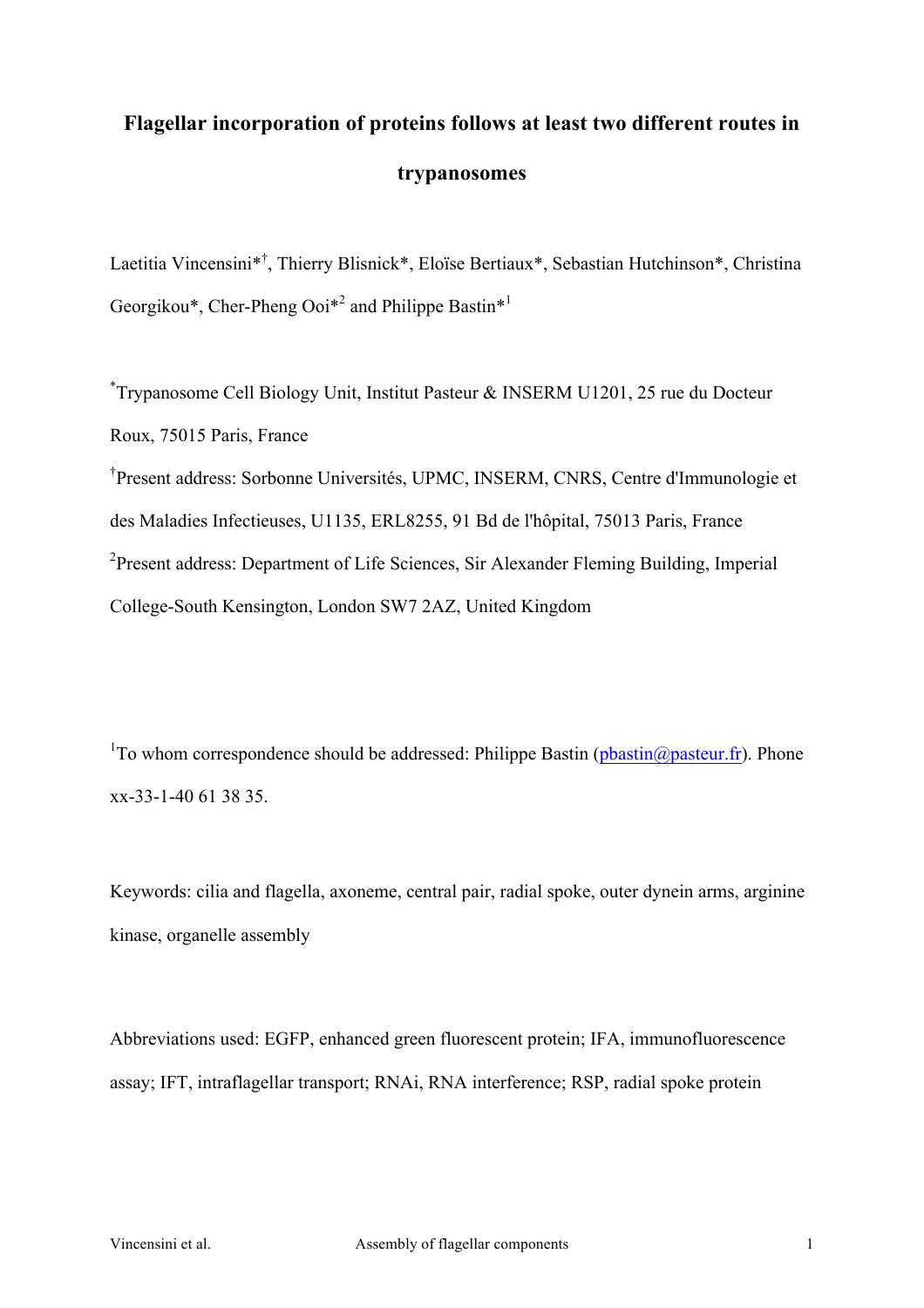### **Abstract**

Background information. Eukaryotic cilia and flagella are sophisticated organelles composed of several hundreds of proteins that need to be incorporated at the right time and the right place during assembly.

Results. Two methods were used to investigate this process in the model protist *Trypanosoma brucei*: inducible expression of epitope-tagged labelled proteins and fluorescence recovery after photobleaching (FRAP) of fluorescent fusion proteins. This revealed that skeletal components of the radial spokes (RSP3), the central pair (PF16) and the outer dynein arms (DNAI1) are incorporated at the distal end of the growing flagellum. They display low or even no visible turnover in mature flagella, a finding further confirmed by monitoring a heavy chain of the outer dynein arm. In contrast, the membrane-associated protein arginine kinase 3 (AK3) showed rapid turnover in both growing and mature flagella, without particular polarity and independently of intraflagellar transport.

Significance. These results demonstrate different modes of incorporation for structural and membrane-associated proteins in flagella, indicating their likely reliance on different machinery. The absence of turnover of structural elements supports the view that the length of the mature flagellum in trypanosomes is not modified after assembly.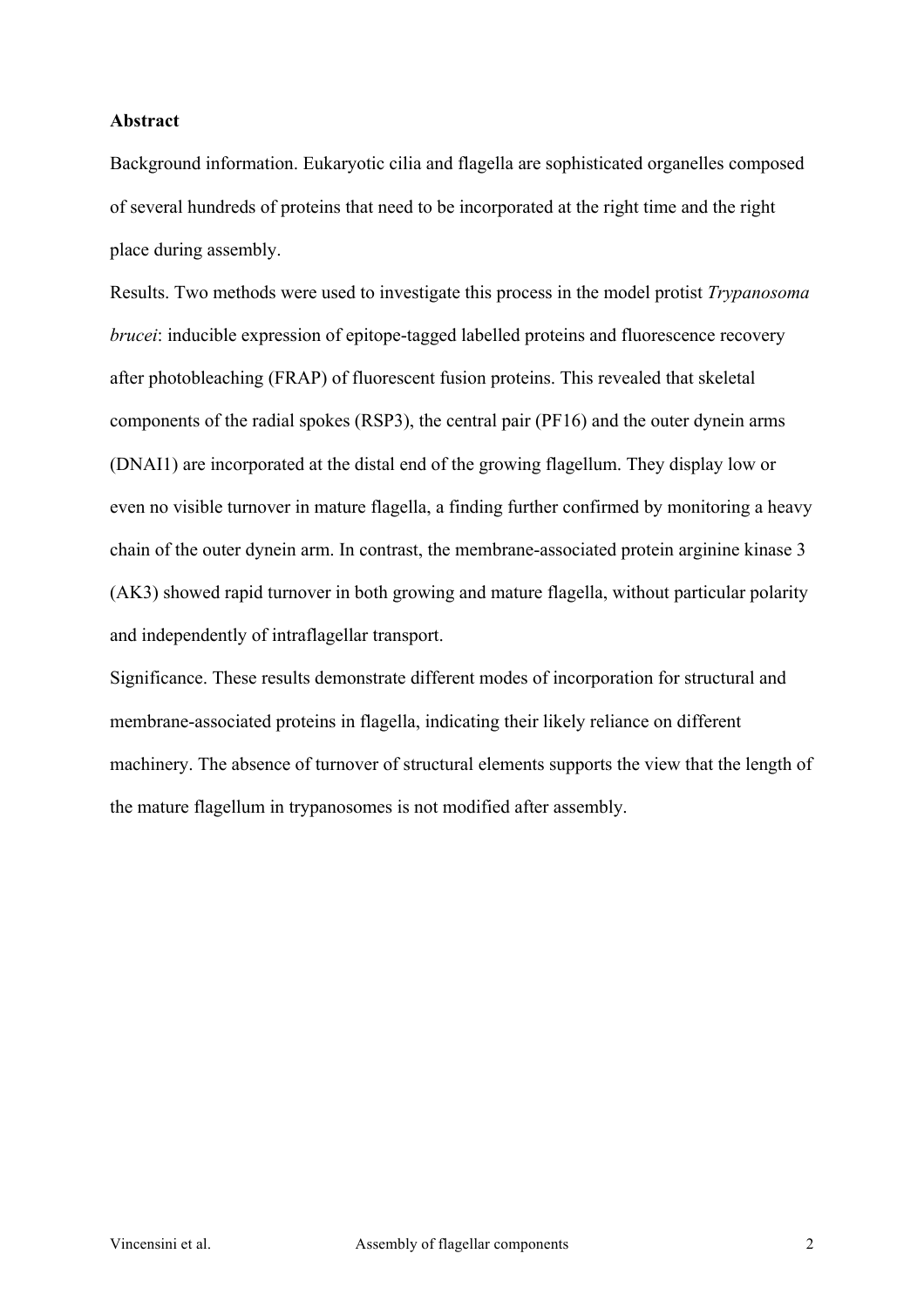### **Introduction**

Cilia and flagella are ubiquitous organelles whose architecture is highly conserved, from protists to mammals. The distinction between cilia and flagella is mostly historical, as both organelles display a common architecture: cilia and flagella elongate their microtubules from a basal body forming a cylindrical structure termed the axoneme, composed of 9 doublets of microtubules. Most motile cilia exhibit a 9+2 structure, in which the axoneme surrounds a central pair of single microtubules. There are a few exceptions however, most strikingly the motile 9+0 cilia of the embryonic node (Nonaka *et al.*, 1998) and the atypical spermatozoa of insects (Mencarelli *et al.*, 2008). Various microtubule-associated appendages are involved in ciliary beating. Some generate the force necessary for motility such as outer dynein arms and inner dynein arms, while others regulate motor activity such as radial spokes and central pair projections. On the contrary, primary cilia have a 9+0 axoneme, lack dynein arms and do not appear to be motile. Defects in flagellum assembly or function have been linked to an increasing number of genetic diseases collectively termed ciliopathies, such as for example primary ciliary dyskinesia, polycystic kidney disease, retinitis pigmentosa or the Bardet-Biedl syndrome (Huber and Cormier-Daire, 2012; Reiter and Leroux, 2017).

Cilia and flagella are complex organelles, composed of over 500 proteins (Pazour *et al.*, 2005; Smith *et al.*, 2005; Broadhead *et al.*, 2006; Oberholzer *et al.*, 2011; Subota *et al.*, 2014), that must be incorporated into the flagellar axoneme, membrane or matrix. Cilia and flagella constitute a distinct compartment, as their content is separated from the rest of the cytoplasm by a barrier, or ciliary gate, positioned between the transition zone and the plasma membrane (Reiter *et al.*, 2012). Since the cilium lacks ribosomes, its proteins must be synthesised in the cytoplasm prior to entry and incorporation into the organelle. This raises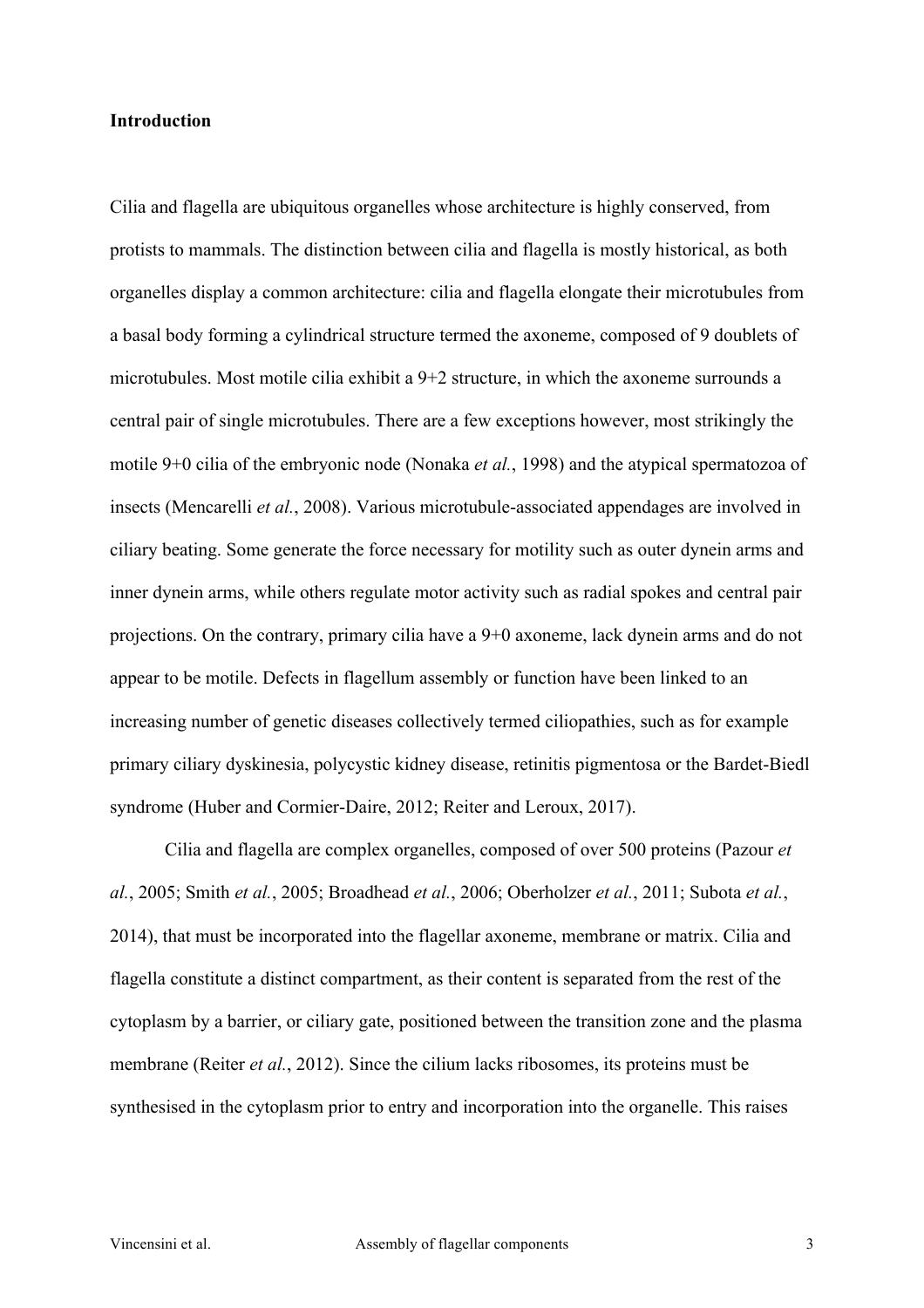the issue of protein targeting and incorporation to the organelle during both construction and maintenance.

Intraflagellar transport (IFT) is a key process involved in flagellar construction. First identified in the green alga *Chlamydomonas reinhardtii* (Kozminski *et al.*, 1993), it refers to the bidirectional transport of protein complexes along the axoneme, from the basal body to the distal tip of the axoneme and vice-versa, powered by the action of kinesin motors in the anterograde direction and dynein motor in the retrograde direction (Ishikawa and Marshall, 2011). IFT has since been shown to be conserved and essential for the assembly of almost all eukaryotic flagella (Hao and Scholey, 2009), and inhibition of IFT prevents flagellum assembly in most organisms studied so far (Kozminski *et al.*, 1995; Nonaka *et al.*, 1998; Brown *et al.*, 1999; Han *et al.*, 2003; Kohl *et al.*, 2003). The canonical model for flagellum assembly proposes that flagellar components are transported by IFT to the distal tip of the flagellum, which is the site of construction of the organelle (Craft *et al.*, 2015). Yet so far distal incorporation during flagellum construction has been formally demonstrated for relatively few structural proteins: alpha tubulin and the radial spoke protein RSP3 in *Chlamydomonas* (Johnson and Rosenbaum, 1992), and the PFR2 and KMP11 proteins in *Trypanosoma brucei* (Bastin *et al.*, 1999a) (Zhou *et al.*, 2015). In *Chlamydomonas*, analysis of dikaryons between wild-type and strains with various defects in structural elements, or with a tagged version of a given protein, revealed various profiles: addition at the distal end for tubulin, RSP3 (Johnson and Rosenbaum, 1992), the inner dynein arm subunit p28 (Piperno *et al.*, 1996), the central pair protein PF6 (Lechtreck *et al.*, 2013) or the dynein regulatory complex (DRC) subunit 4 (Bower *et al.*, 2013). By contrast, proximal incorporation was observed for the docking complex of the outer dynein arm (Owa *et al.*, 2014), and intercalation of the IC69 component was reported the outer dynein arm (Piperno *et al.*, 1996) . Lateral diffusion has also been reported for the membrane protein Smoothened (Milenkovic *et*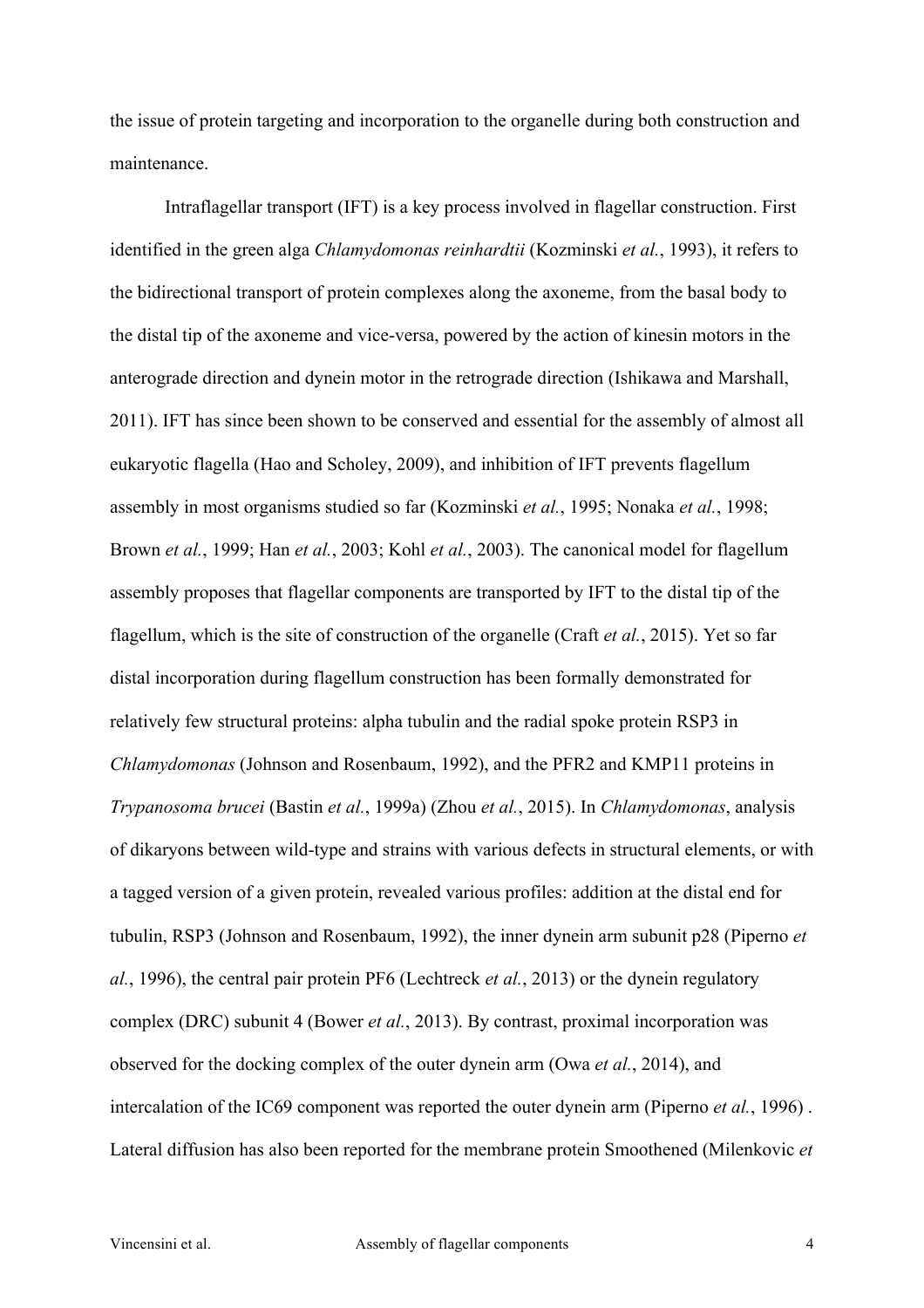*al.*, 2009). More recently proximal incorporation was demonstrated for the components of the associated flagellum attachment zone in *Trypanosoma brucei* (Zhou *et al.*, 2015)(Sunter *et al*., 2015). The mode of incorporation could depend on the type of protein and on its final location.

In order to investigate the site of incorporation of various flagellar proteins and their dynamics, we turned to the protist *T. brucei*, the etiological agent of sleeping sickness in Africa that is a very amenable model for studying cilium biology (Vincensini *et al.*, 2011). It possesses a single flagellum that remains present throughout the cell cycle and is composed of a typical 9+2 axoneme with central pair, dynein arms and radial spokes (Langousis and Hill, 2014), which is flanked by a lattice-like structure called the ParaFlagellar Rod (PFR)(Portman and Gull, 2010). The trypanosome assembles its new flagellum whilst maintaining the existing one, offering the opportunity to compare in the same cell an elongating flagellum with a flagellum undergoing maintenance. Moreover, the axoneme contains specific subdomains identified with unique proteins such as FLAM6 (restricted to the proximal part) and FLAM8 (only present at the distal tip)(Subota *et al.*, 2014). This restricted protein localisation has also been reported in other eukaryotes including humans (Fliegauf *et al.*, 2005; Yagi *et al.*, 2009). Since multiple reverse genetics and imaging tools are available, trypanosomes are perfectly suited to study protein incorporation and turnover (Julkowska and Bastin, 2009; Oberholzer *et al.*, 2009).

Here, we investigated the mode of addition to the growing flagellum of three proteins belonging to distinct elements of the axoneme (radial spokes, central pair, outer dynein arms) and of a membrane protein, using two experimental setups based either on rapid inducible expression of epitope-tagged versions of flagellar proteins, or on photobleaching experiments. The results reveal the existence of different modes of incorporation in both the old and the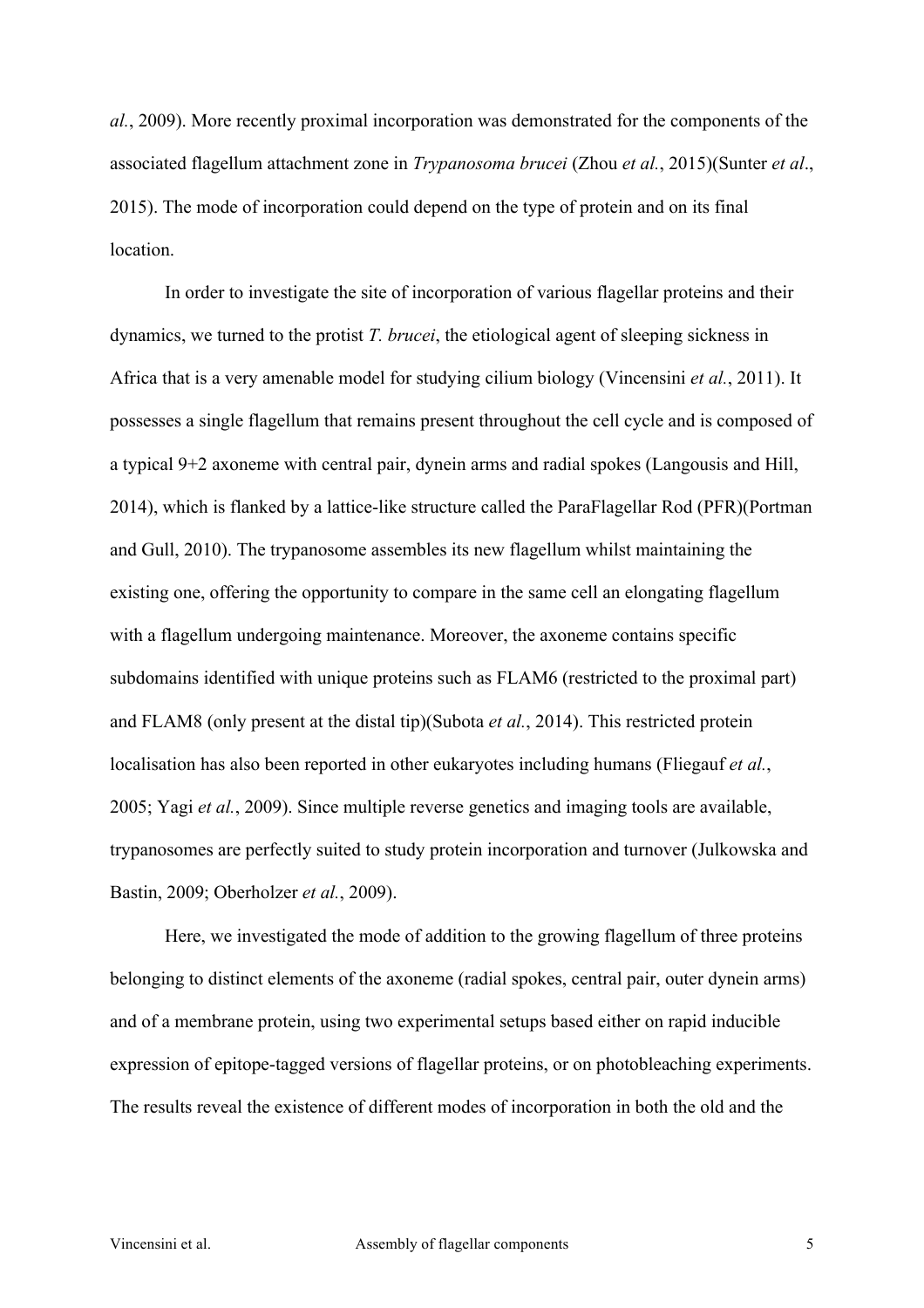new flagellum, and highlight slow or no dynamics for structural proteins compared to the membrane protein that was studied.

### **Results**

### *Assembly of radial spoke and central pair proteins*

Radial spoke protein 3 (RSP3) incorporation into the growing flagellum of *Chlamydomonas* has been unambiguously shown to be distal (Johnson and Rosenbaum, 1992). Hence, we decided to first focus on this well-characterised protein to confirm that its mode of incorporation is indeed conserved in *T. brucei*. RSP3 is conserved in trypanosomes and its knockdown leads to the absence of radial spokes accompanied by a pronounced motility phenotype (Ralston *et al.*, 2006). Flagellar incorporation of RSP3 was investigated using a strain expressing a Ty1 tagged version of the RSP3 protein (N-terminal tagging) under the control of a tetracycline inducible trypanosome promoter. The plasmid was transfected in a cell line constitutively expressing the tet-repressor, so that the promoter is silent under normal culture conditions, but can be rapidly activated upon addition of tetracycline (Wirtz and Clayton, 1995; Bastin *et al.*, 1999a; Sunter *et al.*, 2015).

This system allows the visualisation of recently synthesised proteins and the monitoring of their location during flagellum construction. Since the old flagellum is maintained while the new one is assembled, it is possible to monitor the fate of newly synthesised proteins within both flagella, and thus assess protein turnover in the mature flagellum. The strain displayed normal growth rate, unaltered by the addition of tetracycline, showing that the epitope-tagged protein is not toxic (data not shown). Western blotting with the Ty1 epitope tag specific monoclonal antibody BB2 was used to assess the incorporation of the tagged protein to the axoneme. Samples were treated with 1% NP40 to separate a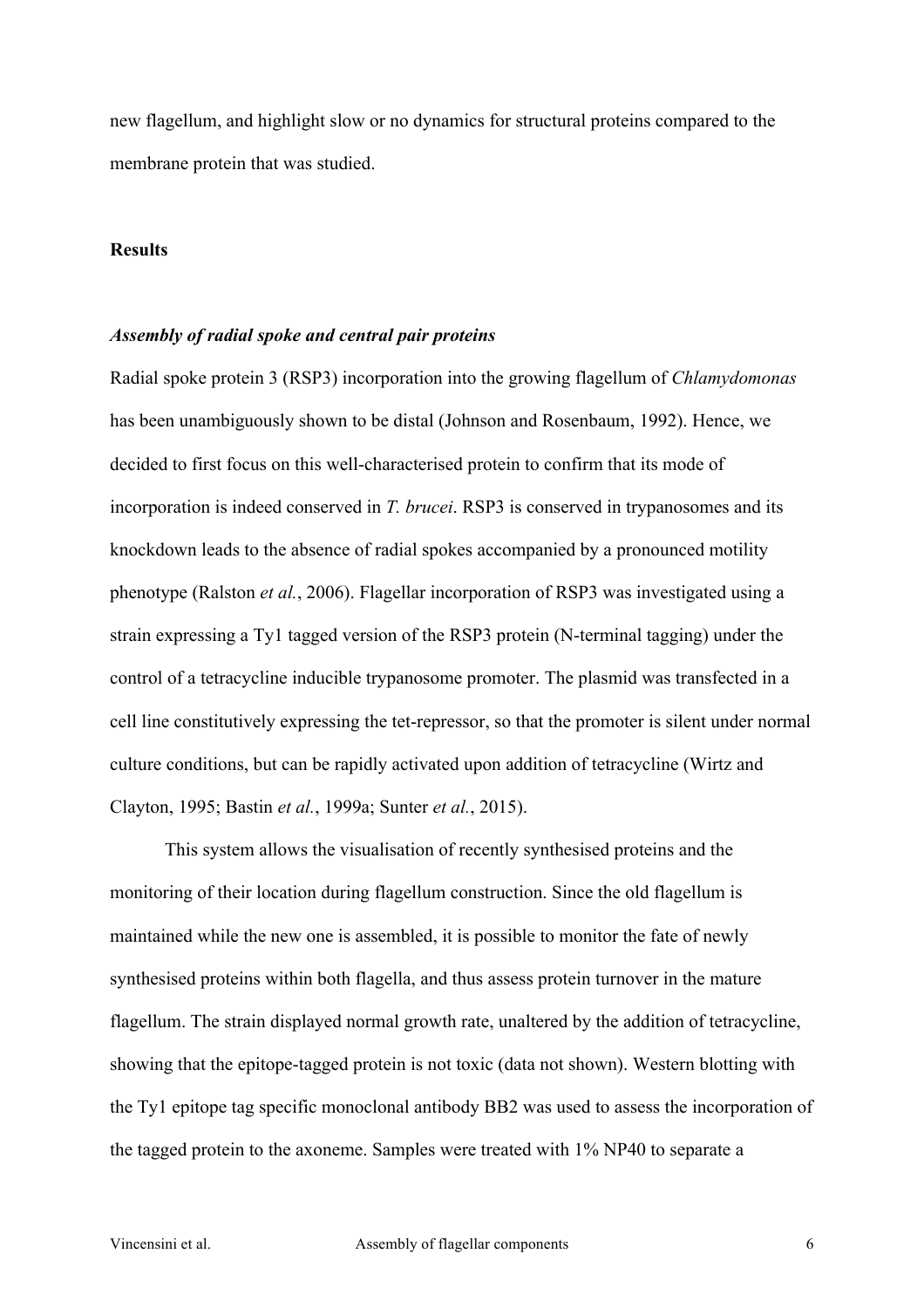cytoskeleton and a soluble fraction (Robinson *et al.*, 1991). In non-induced cells, the level of TY1::RSP3 was low but detectable, indicating a slight leakiness of the system as previously reported (Wirtz and Clayton, 1995). Cells were induced for one hour by addition of tetracycline, leading to an increase in the amount of tagged protein (Figure 1A). The TY1::RSP3 protein fractionates in the cytoskeletal fraction (lanes C), confirming its incorporation to the axoneme. As observed for other axoneme or PFR proteins (Bastin *et al.*, 1998; Baron *et al.*, 2007; Kabututu *et al.*, 2010; Ralston *et al.*, 2011), the soluble pool turned out to be either absent or below detection level. However, these cells are not synchronised and the existence of a soluble pool during a brief phase of the cell cycle cannot be formally excluded. These results validate the strain as inducible, with expression kinetics compatible with flagellar assembly that takes 4-5 hours in cultured trypanosomes (Sherwin and Gull, 1989; Bastin *et al.*, 1999a). In our experimental setup, the expression of the TY1::RSP3 tagged protein can be induced in just an hour, implying that its localisation provides a marker of recently synthesised proteins. As the pool of soluble flagellar proteins is low, newly synthesised proteins should also represent recently assembled material.

In order to determine the site of incorporation of RSP3, cells were induced with tetracycline, and TY1::RSP3 localisation was monitored over time by IFA. Cells were treated with 1% Nonidet prior to methanol fixation, in order to solubilise the cytoplasm and nonincorporated material. The remaining cytoskeletons were double labelled with BB2 to visualize the newly incorporated tagged RSP3, and with mAb25, an axoneme marker (Pradel *et al.*, 2006). Observations were focused on bi-flagellated cells, in which the new assembling flagellum can be distinguished from the old flagellum based on its posterior position and its shorter length (Figure 1B) (Sherwin and Gull, 1989). Short incubations with tetracycline (1h) lead to expression of the fusion protein that was mostly localised at the distal tip of the new flagellum (Figure 1C, top panel). This profile was reproduced after 1h30 min of growth in the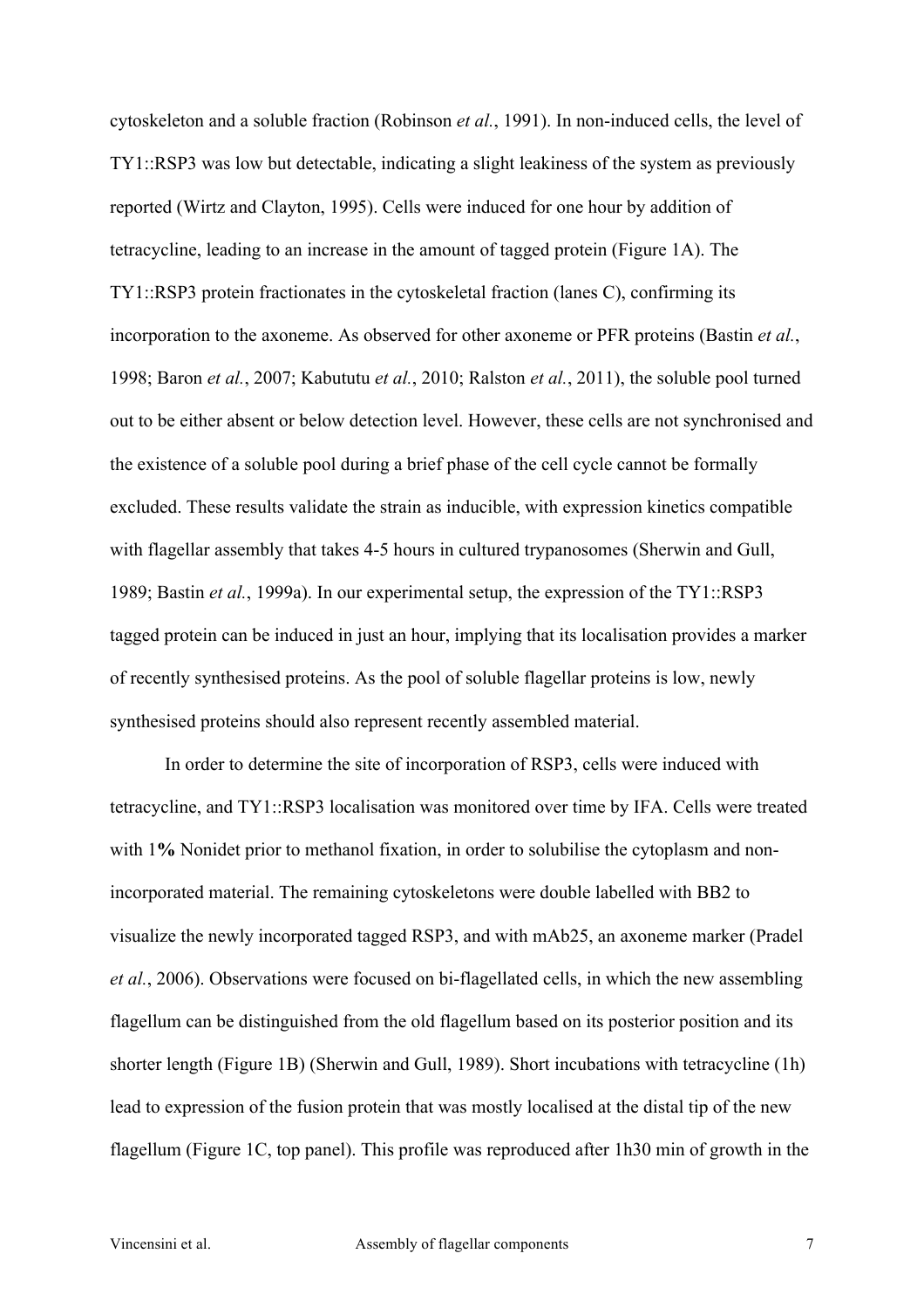presence of tetracycline, where quantification revealed that more than 95% of the cells exhibited this staining profile (n=53). The remaining cells possessed a short flagellum that was fully stained, presumably because its assembly was initiated during the induction period (Figure 1C left panel). The length of the labelled segment increased with the duration of growth in the presence of tetracycline, in agreement with flagellar elongation rate. The length of the new flagellum segment showing bright positive signal was measured to  $3.9 \pm 0.3$  µm (induction for 1h, n=45),  $4.6 \pm 0.3$  µm (1h30, n=53) and  $7.1 \pm 0.5$  µm (2h30, n=35), in good agreement with an elongation rate of 3.6 µm per hour (Bastin *et al.*, 1999a). After 4h of growth in the presence of tetracycline, a large segment of the distal part of long flagella was stained (Figure 1C, bottom panels). In all cases, the signal is resistant to detergent, showing that the tagged protein is indeed incorporated in the axoneme. These data support the view that radial spoke proteins are added to the distal end of the growing flagellum in trypanosomes.

We next wondered whether a protein located within a different sub-region of the axoneme could undergo a different mode of incorporation. We therefore investigated PF16, a well-characterised protein of the central pair (Smith and Lefebvre, 1996; Sapiro *et al.*, 2002; Branche *et al.*, 2006; Ralston *et al.*, 2006), whose central position is more distant from the microtubule doublets that carry IFT particles. The same approach was used to generate an inducible cell line expressing Ty1-tagged PF16 upon addition of tetracycline. The strain displayed normal growth rate, unaltered by the addition of tetracycline, suggesting that the tagged protein is not toxic (data not shown). Expression was first monitored by western blotting, using the Ty1 tag specific antibody BB2 (Figure 2A). In non-induced cells, a low amount of tagged PF16 is visible, but upon tetracycline addition, the level of the protein increases slowly and reaches much higher levels after the cells have been induced for over 48h. The protein is restricted to the cytoskeletal fraction and is not detected within the soluble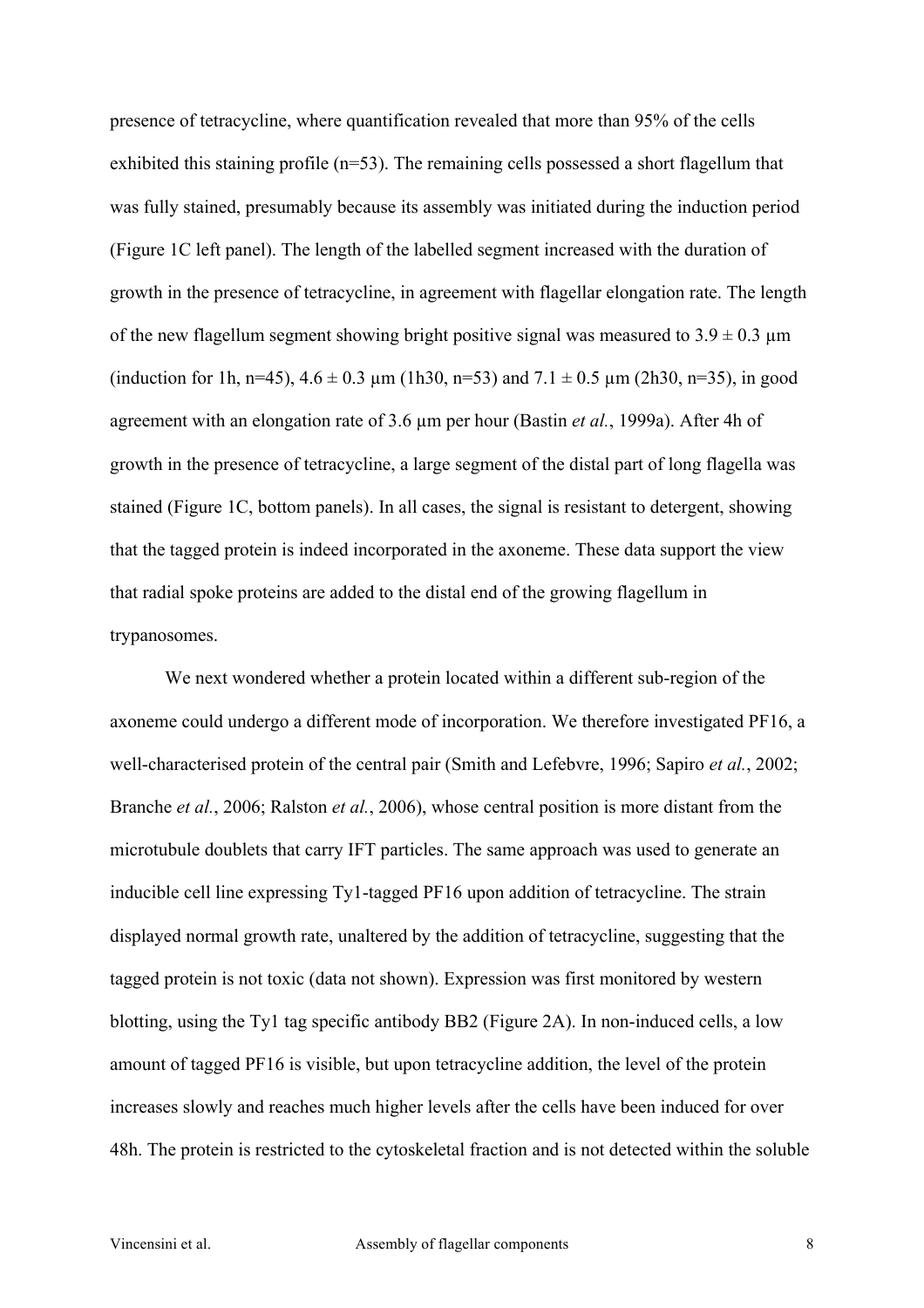fraction. These results validate the strain as inducible, with kinetics acceptable for investigation of protein localisation during flagellum construction.

In order to determine the site of incorporation of PF16, cells were induced with tetracycline for 1 to 3h, and Ty1::PF16 expression was monitored over time by IFA. Cells were treated with 1% Nonidet prior to methanol fixation, in order to confirm axonemal incorporation. Slides were analysed by IFA double labelled with BB2, to visualize the newly incorporated tagged PF16, and with the flagellar marker mAb25. Short incubations with tetracycline (1h and 1h30 min) did not lead to detectable expression of Ty1::PF16 (data not shown). After 2h30 min of induction, the fusion protein was detected at the distal tip of the new flagellum (Figure 2B). Moreover, this signal was resistant to detergent, showing that the protein is indeed incorporated in the axoneme. A weak signal could be detected in the old flagellum, corresponding to a low level of expression of Ty1::PF16 due to a slight leakiness of the inducible system (as also observed on the western blot), but it did not show a particular polarity (Figure 2B). These results demonstrate that central pair proteins are added to the distal end of the elongating flagella, as observed for radial spokes.

## *Photobleaching analysis of a dynein arm component during flagellum construction and maintenance*

We next investigated the incorporation of a component of the outer dynein arm, the dynein intermediate chain 1 (DNAI1), which is located in the periphery of the axoneme (Branche *et al.*, 2006). We developed a cell line where DNAI1 is endogenously tagged with GFP for photobleaching analysis. Western blotting analysis was performed with an anti-GFP, or with a mouse anti-DNAI1 polyclonal antibody (Duquesnoy *et al.*, 2009) on total protein samples, cytoskeletal and detergent-soluble fractions (Figure 3A). The fusion protein was detected with both antibodies, whereas the untagged endogenous DNAI1 only reacted with the anti-DNAI1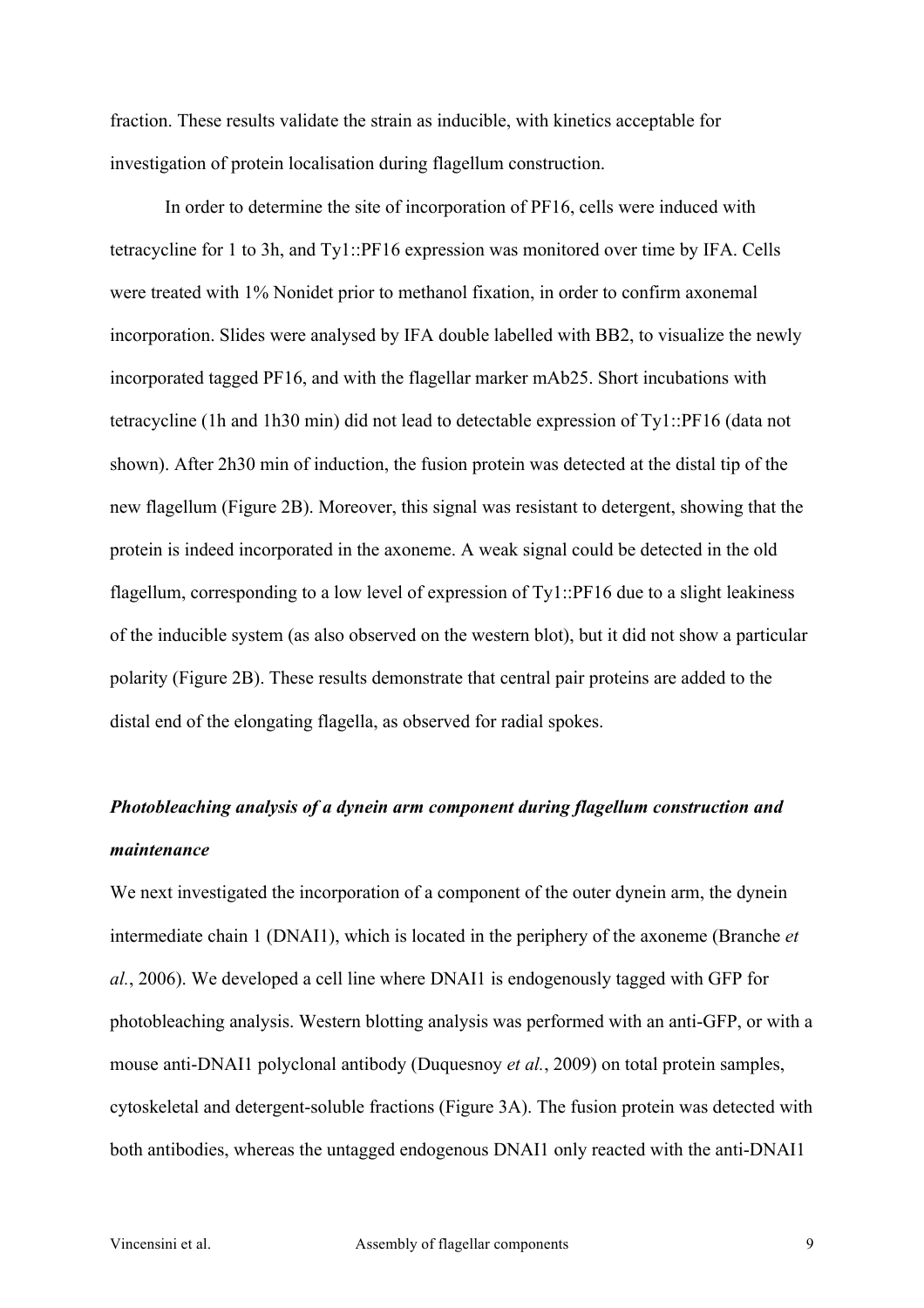antibody. This revealed that the fluorescent version represents about half of the endogenous one. Both proteins showed the same distribution profile with more material in the cytoskeletal fraction than in the soluble fraction (Figure 3A) as previously observed (Duquesnoy *et al.*, 2009). Live video-microscopy showed that, as expected, the protein is constitutively expressed and localises to both old and new flagella (Figure 3B).

DNAI1 flagellar incorporation and dynamics were investigated using fluorescence recovery after photobleaching (FRAP). In bi-flagellated cells, the fluorescent signal was bleached in both flagella and fluorescence recovery was monitored simultaneously in the mature and in the elongating flagellum. We decided to photobleach the new flagellum in its entirety but only half of the old flagellum, hence leaving a positive signal to control for bleaching due to laser exposure and to facilitate cell detection. Evolution of the fluorescent signal was monitored for up to 2h. In all cases, no recovery was detected in the old flagellum (Figure 3B). By contrast, a fluorescent signal became detectable in the new flagellum from half an hour after photobleaching (Figure 3B, time 33 minutes). It was mostly present towards the distal tip, but some signal was also detected towards the proximal part (Figure 3B). A clear gradient was visible at later time points with stronger signal at the distal tip (Figure 3B). The new flagellum showed signs of conspicuous elongation during the course of the experiment and so the bright signal corresponds to the incorporation of new GFP::DNAI proteins on the growing axoneme. Presence of a positive (albeit less bright) signal in the adjacent proximal region that was already assembled before the bleach could reflect either turnover of material that had already been incorporated or completion of the assembly by an intercalation process. This suggests a clear difference in protein dynamic between the new flagellum and the old flagellum where no turnover is observed.

However, turnover could still occur at the distal end of the mature flagellum, that is known to be highly dynamic in some species such as *Chlamydomonas* (Marshall and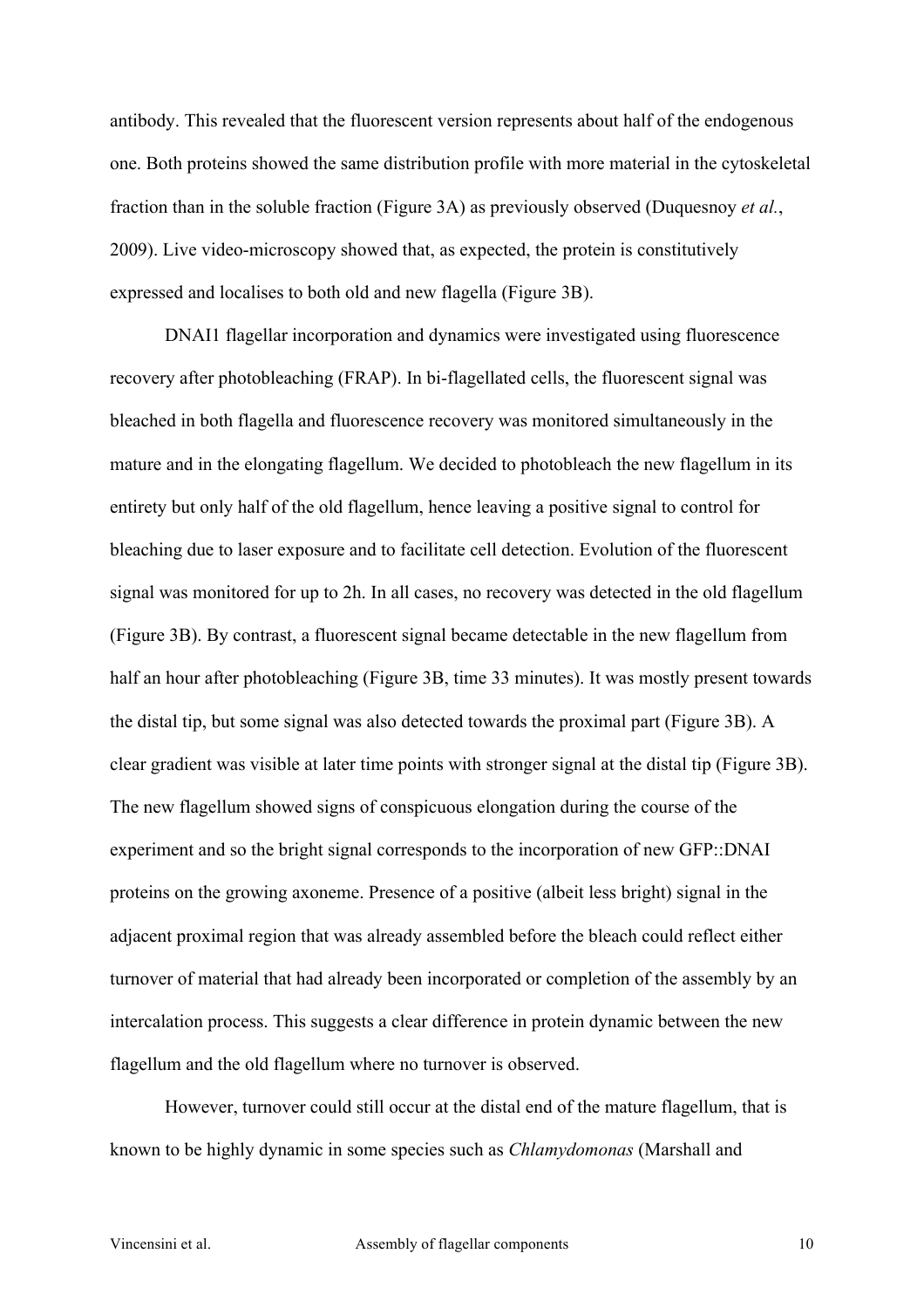Rosenbaum, 2001), or *C. elegans* (Hao *et al.*, 2011). To investigate whether dynein turnover may occur in the distal portion of the flagellum of *T. brucei*, the fluorescent signal was bleached at the distal tip of the flagellum in cells expressing GFP::DNAI1, and fluorescence recovery was monitored. No recovery could be detected at the distal tip (Supplementary Figure 1). This experiment was reproduced using a cell line expressing the dynein heavy chain ODA-B fused to mNeonGreen following *in situ* tagging at the 5' end of the gene (Shen *et al.*, 2001). The distal end of the mature flagellum was bleached (Figure 4A) and recovery was monitored over 45min (Figure 4B-G). Again, no recovery was observed. These results demonstrate that both the heavy and the intermediate dynein chains undergo little or no turn over at the distal tip of the flagellum, supporting the view that, once assembled, mature trypanosome flagella do not modify their length (Ooi and Bastin, 2013).

Overall these results show that the structural proteins of the axoneme studied so far mostly follow a distal pattern of incorporation, with a slight variation for the outer dynein arm DNAI1 protein that appears to also undergo intercalation or turnover at the proximal part of the elongating flagellum.

## *The flagellum membrane-associated protein AK3 shows fast and non-polarised incorporation in growing or mature flagella*

A recent study indicated that flagellar proteins display diverse dynamic behaviours depending on their flagellar localisation (Subota *et al.*, 2014). To investigate this phenomenon, we turned towards a novel flagellum membrane protein called arginine kinase 3 (AK3) (Oberholzer *et al.*, 2011; Voncken *et al.*, 2013; Subota *et al.*, 2014; Ooi *et al.*, 2015). In contrast to structural axonemal proteins, detergent extraction localised AK3 exclusively to the soluble fraction and IFA data unambiguously revealed that AK3 co-localises with the flagellum membrane and wraps around all flagellar structural elements such as the axoneme and the PFR (Subota *et al.*,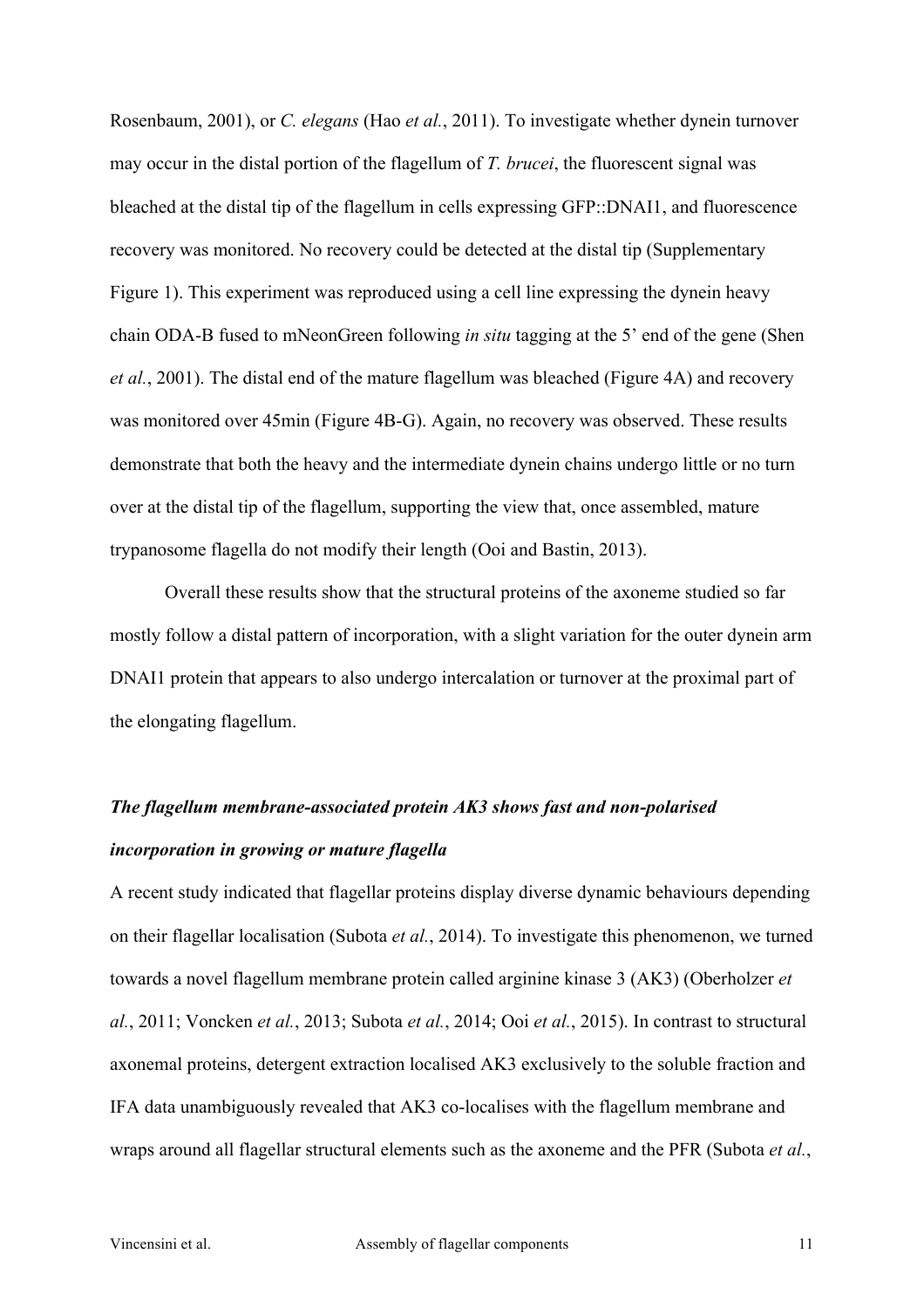2014). The staining is distinct from that observed for intraflagellar proteins and is sensitive to detergent treatment (Subota *et al.*, 2014). This staining profile is very similar to that observed for the flagellar membrane proteins calflagins (Maric *et al.*, 2011). The *T. brucei* genome contains 3 genes encoding closely related proteins for arginine kinase that differ in their N- or C-termini sequences (Miranda *et al.*, 2009). These sequences are responsible for differential locations: AK1 is in the cytosol, AK2 is in the glycosomes and AK3 is in the flagellum membrane (Voncken *et al.*, 2013; Ooi *et al.*, 2015). RNAi silencing leads to rapid disappearance of AK3 in both old and new flagella in less than 4h, corresponding to one third of the duration of the cell cycle. This disappearance did not show a particular polarity in IFA experiments, suggesting that AK3 might move rapidly in the flagellum membrane (Subota *et al.*, 2014).

An inducible strain expressing AK3::Ty1 under the control of the tetracycline repressor was generated in an *ak3-/-* knockout strain: the tagged protein being expressed in a negative genetic background, there is no competition with the endogenous AK3 protein. Tetracycline-inducible expression was confirmed by western blotting, using the anti-Ty1 tag BB2 antibody and the anti-AK polyclonal antibody (Figure 5A). In non-induced cells, no AK3::Ty1 is detectable, neither by BB2 nor by the anti-AK antiserum. Upon tetracycline addition, the level of the tagged protein increases rapidly as confirmed by detection with both BB2 and the anti-AK antiserum, which detects both AK1/AK2 proteins (these two co-migrate at ~40 kDa) and the tagged AK3 protein. These results validate the strain as inducible, with fast kinetics compatible with flagellar dynamics.

Induction experiments were then analysed by IFA with either the BB2 or the anti-AK antibody. Upon 30 minutes of induction, both flagella were equally labelled, with no significant difference in intensity between them (Figure 5B). This was consistently observed no matter the length of the new flagellum (Figure 5B). Neither a particular polarity nor a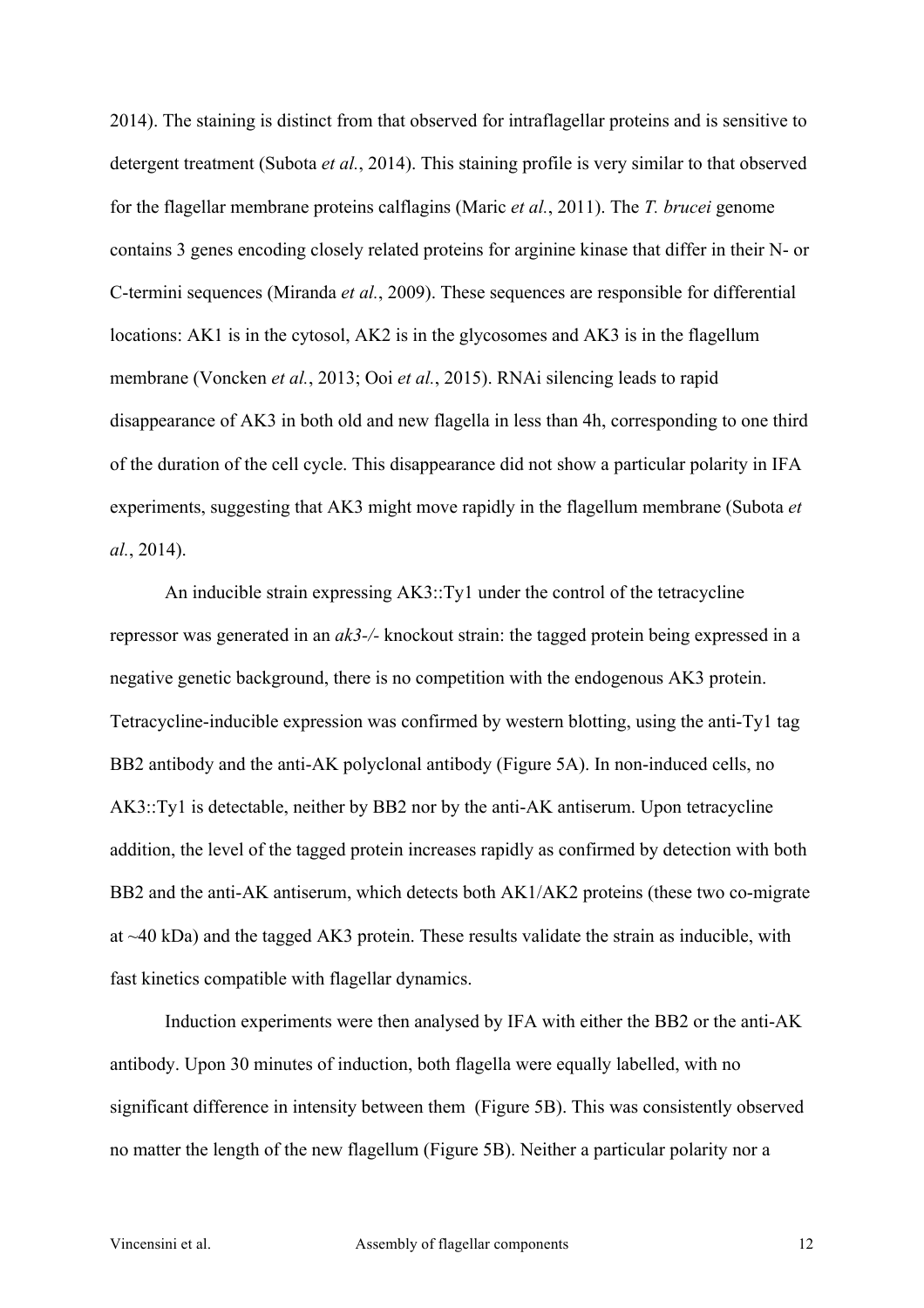gradient could be observed. These results were reproduced using a cell line expressing the Ty1-tagged version of AK3 in a background where both *AK3* endogenous alleles were still present, showing that these distribution profiles are not explained by the fact that AK3 is absent from the mature flagella before induction (data not shown). These results illustrate fast turn over in both flagella and do not exclude the possibility of rapid exchange between the two flagella could also be considered.

IFT has long been postulated to transport flagellar components within the organelle and recent work has shown that several proteins rely on IFT to be maintained at their correct location in the flagellum (Fort *et al.*, 2016). The possible contribution of IFT to the flagellar incorporation of AK3 was investigated using two tetracycline-inducible RNAi strains: *IFT88<sup>RNAi</sup>* and *IFT140<sup>RNAi</sup>* in which respectively anterograde and retrograde transport are inhibited upon knockdown (Kohl *et al.*, 2003; Absalon *et al.*, 2008). Cells were stained with the anti-AK antibody and an antibody against the Flagellum Transition Zone Component FTZC, as marker of the base of the flagellum (Bringaud *et al.*, 2000). In non-induced conditions, the signal covered the flagellum membrane as expected (Figure 6A). Over the course of RNAi silencing, the amount of IFT is reduced and cells assemble shorter and shorter flagella. However, mature flagella that were assembled prior to initiation of RNAi remain present (Figure 6B,C), even though IFT is absent (IFT88 knockdown), or arrested (IFT140 knockdown)(Fort *et al.*, 2016). This system thus allows the investigation of the contribution of IFT to flagellar targeting of AK and its distribution within the flagellum. The AK signal was retained in all flagella of induced *IFT88<sup>RNAi</sup>* and *IFT140<sup>RNAi*</sup> cells (arrows on Figures 6B,C), no matter their length, indicating that flagellar targeting of AK is probably independent of IFT. In cells lacking flagella, the signal for AK was significantly increased in the cytoplasm (Figure 6B,C). This could correspond to AK3 still being produced and accumulating there in the absence of flagellum, or it could represent an increase in the amount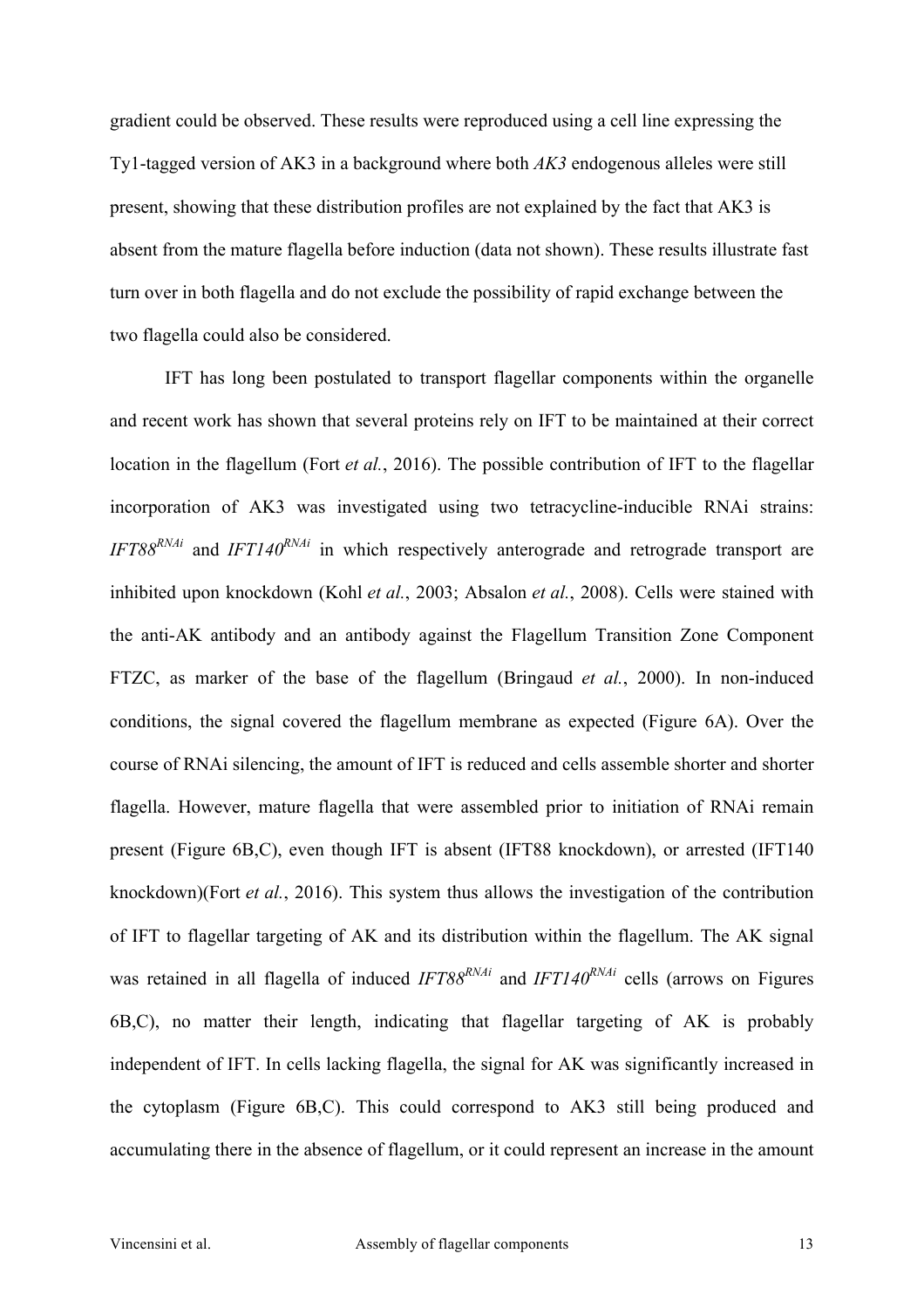of AK1 and AK2 that have been located to the cytoplasm and to glycosomes respectively (Voncken et al., 2013).

### **Discussion**

This study revealed two distinct protein behaviours during flagellum construction and maintenance. Structural proteins are mostly added at the distal end of the elongating organelle with little (if any) turnover in mature flagella, whereas membrane proteins do not show a specific polarity during incorporation and exhibit a rapid turnover. Components of the radial spokes, the central pair and the dynein arms (RSP3, PF16 and DNAI1) are mainly assembled at the distal end of the growing *T. brucei* axoneme. This is in agreement with the established observation for PFR2, a major component of the PFR (Bastin *et al.*, 1999a) and supports the view that this mode of incorporation is conserved for components of flagellar skeletal structures among eukaryotic species (Rosenbaum *et al.*, 1969; Johnson and Rosenbaum, 1992; Lechtreck *et al.*, 2013). The approaches used here have the advantage of visualising addition of new subunits in elongating flagella, rather than in the dikaryon experiments where flagella are already assembled.

Distal assembly is compatible with IFT transport of components of the axoneme and the PFR. FRAP analyses in *Chlamydomonas* have convincingly demonstrated transport of alpha-tubulin, dynein regulatory complex components and PF16 in growing and mature flagella (Wren *et al.*, 2013; Craft *et al.*, 2015). So far, IFT movement of axoneme or PFR proteins has not been shown directly in trypanosomes. Epitope- or YFP-tagged alpha-tubulin fails to incorporate into flagellar microtubules, hence hampering direct analysis (Bastin *et al.*, 1996; Sheriff *et al.*, 2014). Here, monitoring of the elongating flagellum after photobleaching of the GFP::DNAI1 signal failed to reveal IFT-type movement. This could be explained by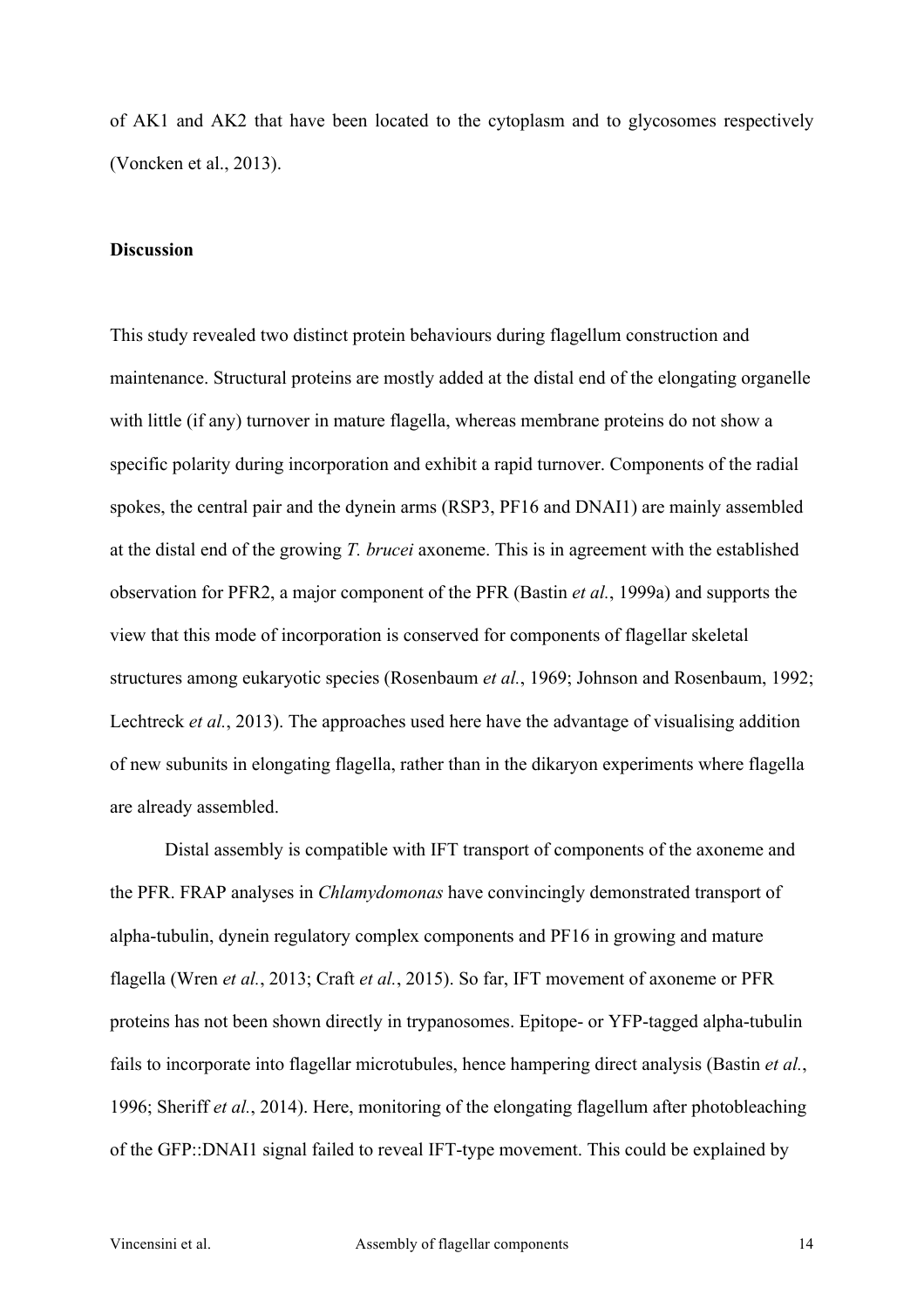technical reasons if the amount of DNAI1 per IFT train was too low to be detected, or if the association of the cargo to the IFT train complex interfered with the ability of GFP to fluoresce.

Alternatively, outer dynein arms might not rely on IFT for transport in the trypanosome flagellum. In *Chlamydomonas*, analysis of dikaryons between dynein arm and IFT mutants suggested that inner dynein arms, but not outer dynein arms, require a functional IFT kinesin for correct incorporation (Piperno *et al.*, 1996). However, further work has shown that outer dynein arm addition was dependent on IFT46 (Hou *et al.*, 2007) and the IFTassociated adaptor protein ODA16 (Ahmed *et al.*, 2008). These data support a contribution of IFT, but visualisation of the way ODA components move within the flagellum will be needed to formally prove whether they are transported by IFT or by other means. For example, the distal protein EB1 is added at the distal end of axonemal microtubules independently of IFT (Harris *et al.*, 2016).

Transport of flagellar precursors was suggested in the *PFR2RNAi* mutant that fails to assemble a normal PFR (Bastin *et al.*, 1998) in which other PFR proteins are found at the distal end of the flagellum where they accumulate over the course of organelle assembly. This material is not incorporated in any structure and is lost after cell division (Bastin *et al.*, 1999b). However, formal evidence of IFT-like movement of PFR precursors is still lacking and the possibility of diffusion (Ye *et al.*, 2013), or the use of other types of motor systems (Demonchy *et al.*, 2009) cannot be ruled out.

Although distal incorporation of structural axoneme proteins was the major trend in both series of experiments (inducible expression of tagged proteins and FRAP experiments), some signal was detected towards the proximal part of the assembling flagellum for DNAI1, often visible as a gradient starting from the distal region. One could imagine that the majority of the material destined for incorporation is delivered at the distal tip to be associated to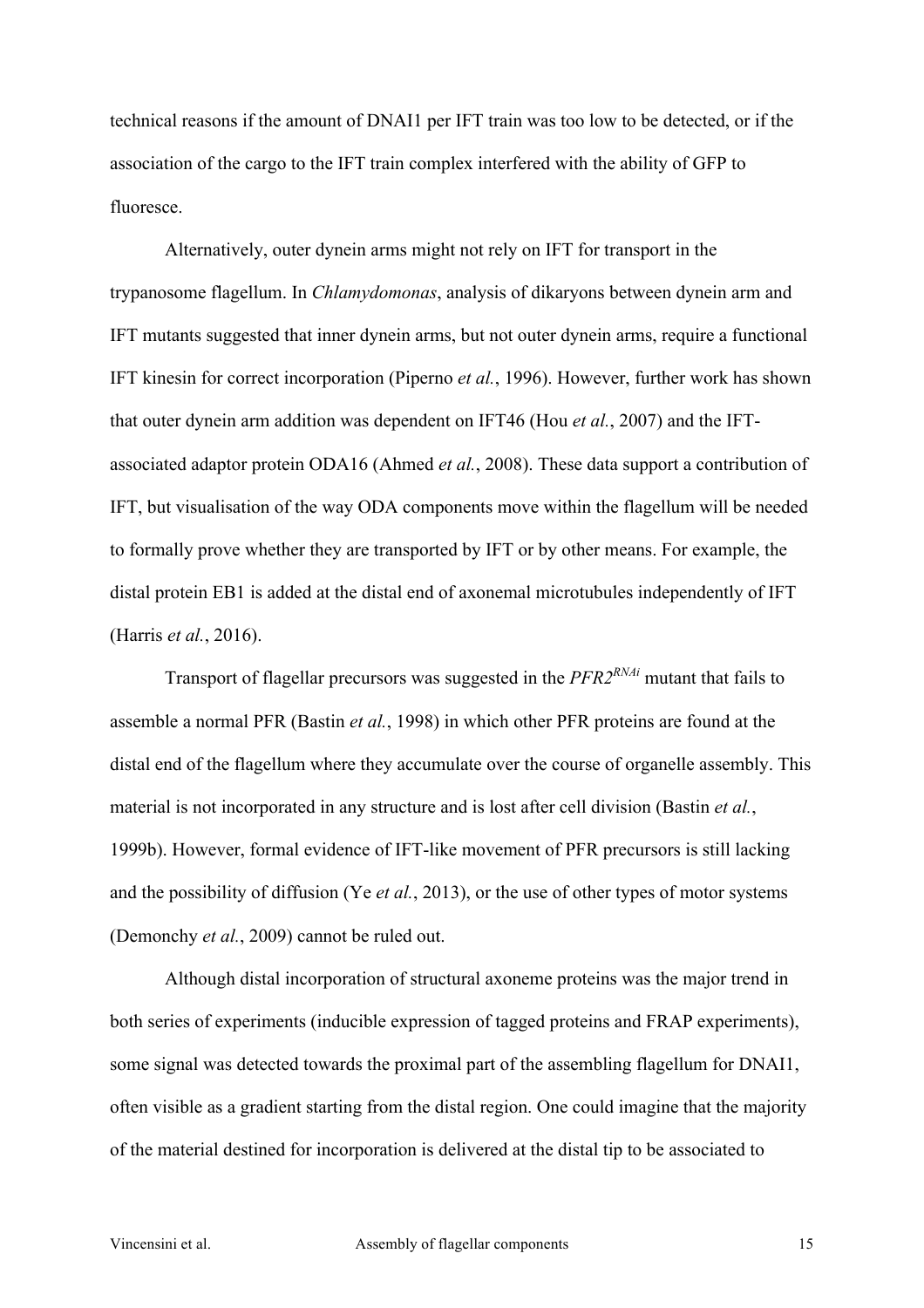"naked", recently elongated microtubule segments but that some material is released from the IFT train prior to reaching the tip of the flagellum. These proteins would serve for completion of the assembly or for turnover. This hypothesis is supported by the relative structural disorganisation found in the terminal portion of the new flagellum of *T. brucei* perhaps because assembly of all subcomponents is not complete (Hoog *et al.*, 2014). In this context, it should be pointed out that in *Chlamydomonas*, DRC4 can dissociate from IFT trains at various sites along the flagellum and not always at the distal tip (Wren *et al.*, 2013).

The situation turned out to be very different for the membrane-associated flagellar protein AK3, where no polarity could be detected during assembly of the flagellum. AK3 is found all along the flagellum membrane without any specific association to a defined substructure (Subota *et al.*, 2014). It is likely associated to the membrane by prenylation, as suggested by the presence of a typical flagellum-targeting signal at its amino-terminus (Ooi *et al.*, 2015) similar to that found in calflagins (Godsel and Engman, 1999; Maric *et al.*, 2011). These proteins presumably associate first to the cell body membrane and then to the flagellum membrane (Emmer *et al.*, 2009). Although direct trafficking studies of calflagins have not been reported, these proteins likely reach the flagellum by its base and then could either diffuse within the organelle, or be associated or transported by systems yet to discover. In cultured mammalian cells, two trans-membrane proteins (the somatostatin receptor 3 and Smoothened, the Hedgehog transducer) appeared to diffuse freely within the primary cilium (Ye *et al.*, 2013). RNAi showed that all the AK3 flagellar protein pool is turned over in less than 4 h (Subota *et al.*, 2014), which is less than half of the trypanosome cell cycle. This shows that the old flagellum is dynamic with regards to rapid replacement of at least certain membrane proteins. AK3 is a phosphagen shuttle and has been proposed to contribute to flagellum motility (Voncken *et al.*, 2013; Ooi *et al.*, 2015). Since both flagella appear equally motile, the requirements for AK3 could be similar.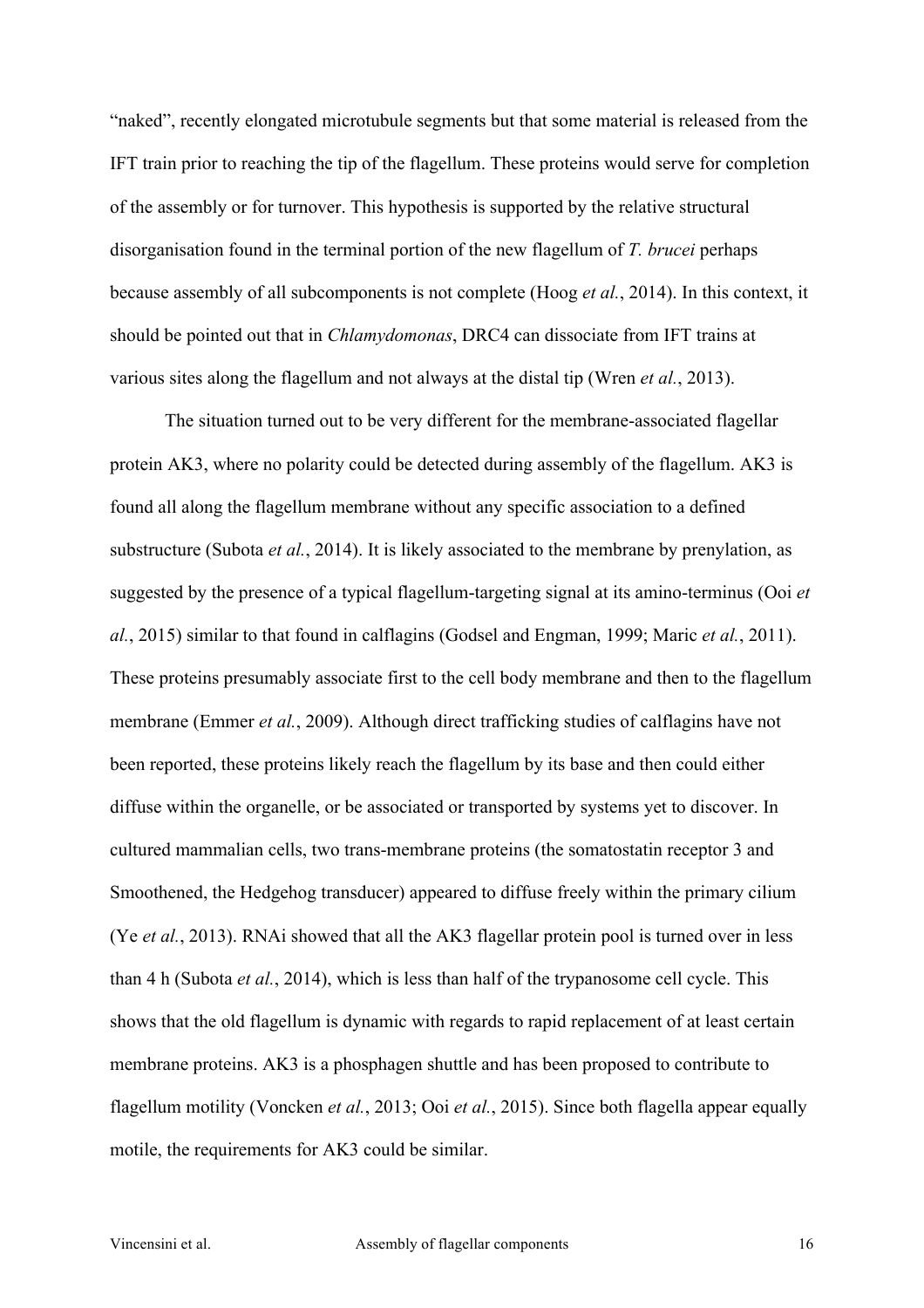During half of their cell cycle, trypanosomes possess two basal bodies and two flagella, one undergoing construction and one that is already fully assembled (Sherwin and Gull, 1989). As discussed above, newly synthesised subunits for structural proteins are mostly targeted to the new flagellum with weak amounts reaching the old flagellum. In mature flagella of *Chlamydomonas*, the degree of protein exchange turned out to be highly variable: some axonemal proteins hardly showed any turnover, whereas others were totally replaced during the life of the flagellum (Song and Dentler, 2001). Protein exchange requires the existence of a soluble pool of material that could not be detected in the case of PFR (Bastin *et al.*, 1998) or DRC proteins (Kabututu *et al.*, 2010; Ralston *et al.*, 2011), but exists in significant amounts for the dynein component LC1 (Ralston *et al.*, 2011), and to a lesser extent for the inner dynein arm component 5 (Wei *et al.*, 2014) and for DNAI1 (Duquesnoy *et al.*, 2009). A large soluble pool might not be necessary providing that mRNA is available and that translation produces protein that is immediately used for turnover. Analysis of mRNA content at different cell cycle stages from trypanosomes that had been synchronised by elutriation revealed that many flagellar genes are up-regulated during flagellum synthesis (Archer *et al.*, 2011). Moreover, the timing of the expression peaks reflects that of flagellum construction: transcripts for basal body and IFT proteins emerge first, followed by those for axonemal proteins and ultimately those for PFR proteins (Morga and Bastin, 2013).

Finally, the absence of turnover of both the heavy and the intermediate dynein chains supports the view that the length of the mature flagellum in trypanosomes is fixed (Ooi and Bastin, 2013). This finding explains that absence or arrest of IFT in mature flagella had no effect on their length, contrarily to the growing flagellum (Fort *et al.*, 2016). This means that the control of flagellum length is different compared to what has been described for *Chlamydomonas,* where flagellar length is regulated by a dynamic balance of assembly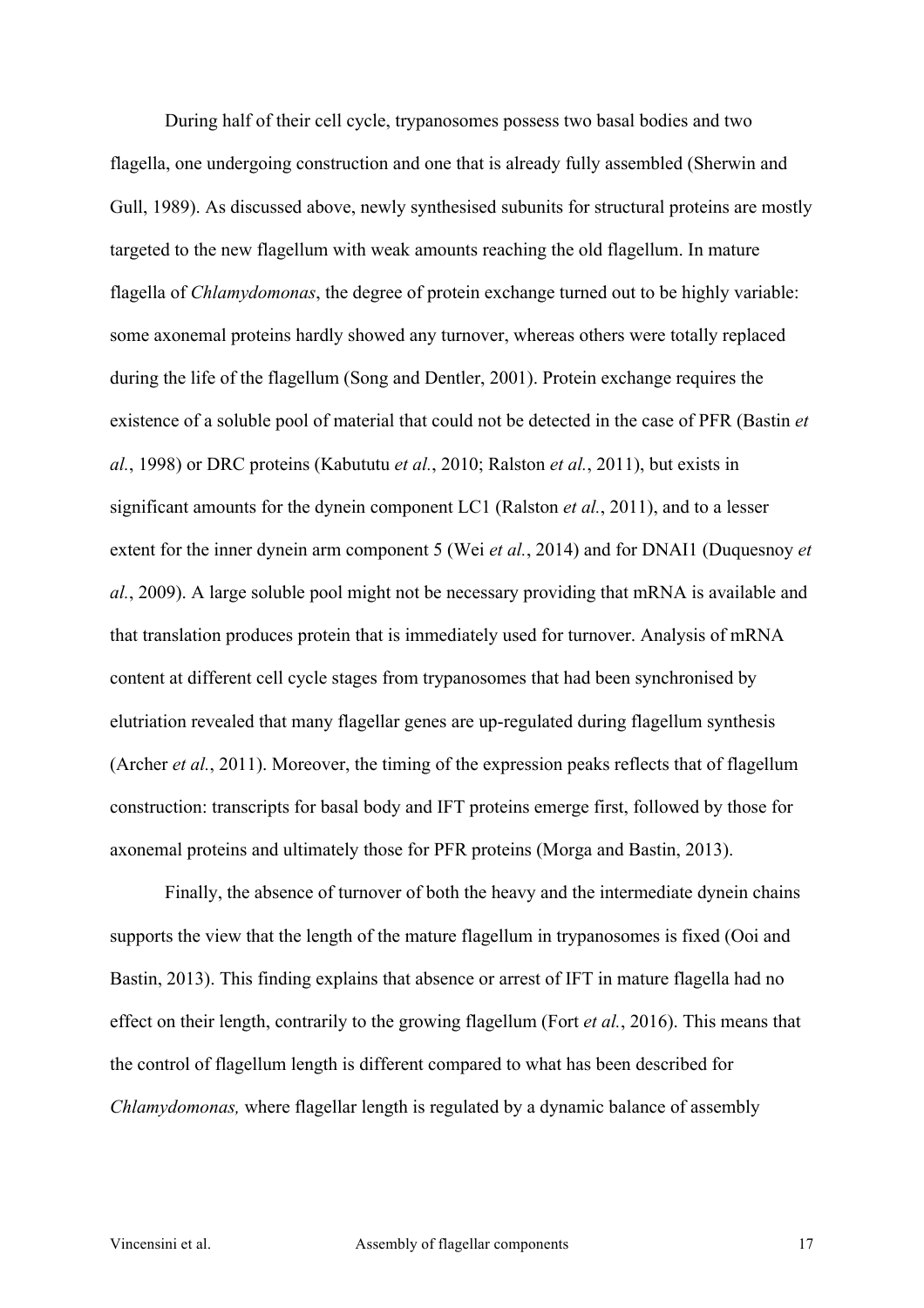(relying on IFT for continuous delivery of tubulin) and disassembly at the distal end (Marshall and Rosenbaum, 2001).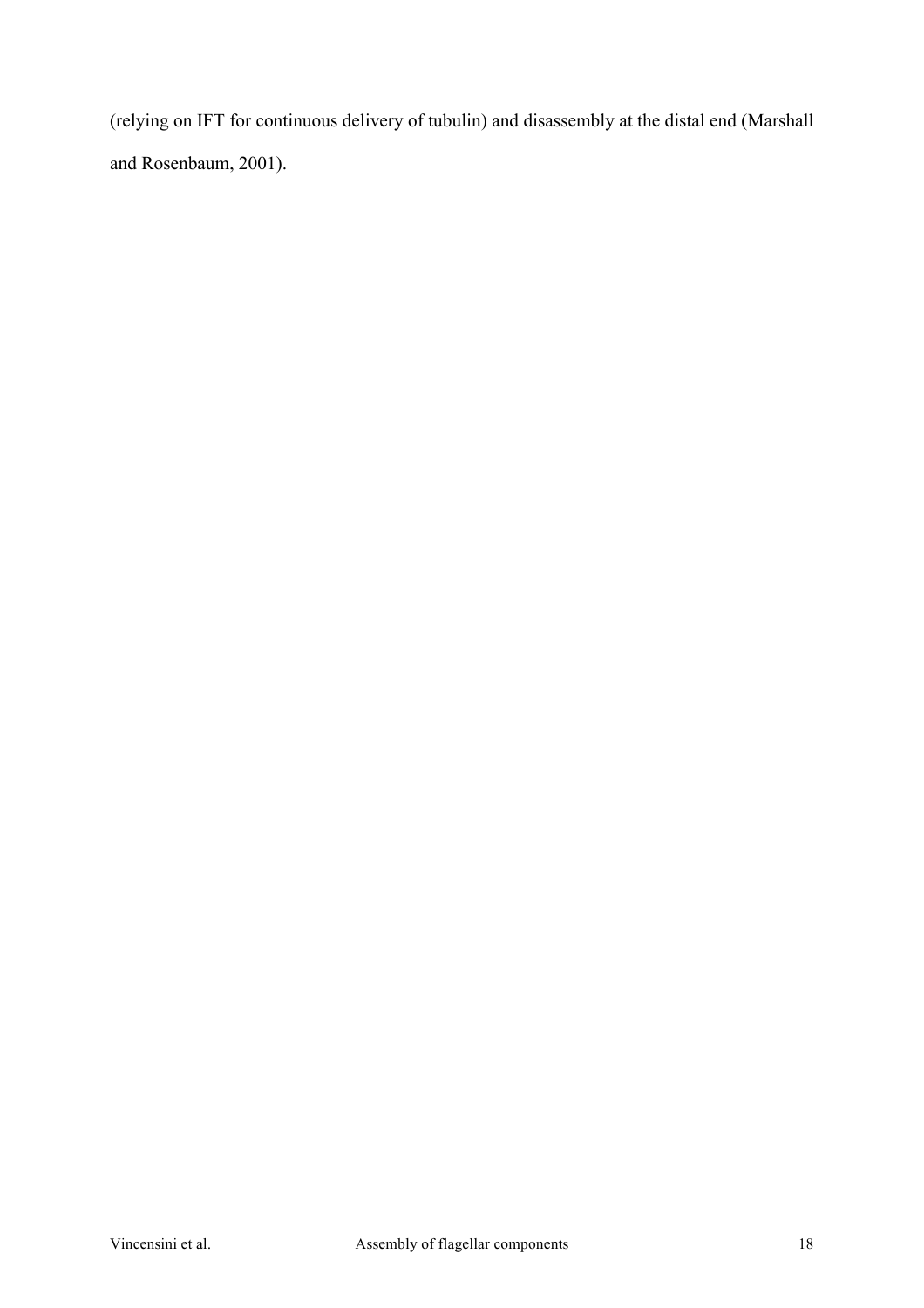### **Materials and methods**

*Trypanosome cell line and culture—* For inducible expression, procyclic trypanosome cell lines were generated from the PTH cell line, a derivative of strain 427 that constitutively expresses the tet-repressor (Bastin *et al.*, 1999a). *IFT88<sup>RNAi</sup>* (Kohl *et al.*, 2003) and *IFT140<sup>RNAi*</sup> (Absalon *et al.*, 2008) strain have been described previously. They were cultured in SDM-79 (Brun and Schonenberger, 1979) supplemented with hemin and 10 % fetal bovine serum, with the exception of the inducible cell line expressing the AK3::Ty1 protein that was grown in SDM79 supplemented with 20 mM glycerol (Ooi *et al.*, 2015). The AnTat1.1 strain was used for expression of mNeonGreen::DHCODAB. Long primer PCR transfections were performed in bloodstream form parasites cultured in HMI-11 medium prior to differentiation into procyclic stage parasites. Bloodstream pleomorphic parasites were differentiated by addition of 5  $\mu$ M 8-pCPT-2-O-methyl-5-AMP to 10<sup>5</sup> parasites per ml in 10 ml of HMI-11. Parasites were cultured for 48 hours to induce stumpy formation followed by transfer to SDM-79 medium supplemented with 20mM glycerol and 6mM cis-aconitate at  $10<sup>6</sup>$  parasites per ml and transferred to a 27°C incubator for 72h, after which time cells were cultured in SDM-79 supplemented with 20mM glycerol. Cell numbers in culture was determined using the Z2 cell counter (Beckman Coulter).

*Expression of Ty1 and fluorescent fusion proteins —*Expression of Ty1-tagged flagellar proteins was achieved with the pHD430 plasmid that contains the full gene sequence fused to the Ty1 tag in 5´ (RSP3) or 3´ (PF16) positions, under the control of the tetracycline-inducible EP promoter (Bastin *et al.*, 1999a). All the sequence fragments were chemically synthesized by GeneCust Europe (Dudelange, Luxembourg) and sub-cloned into the pHD430 vector. For the generation of cell lines expressing these Ty1 fusion proteins, linearized pHD430 vectors were nucleofected into PTH cells that express the tetracycline-repressor by targeting the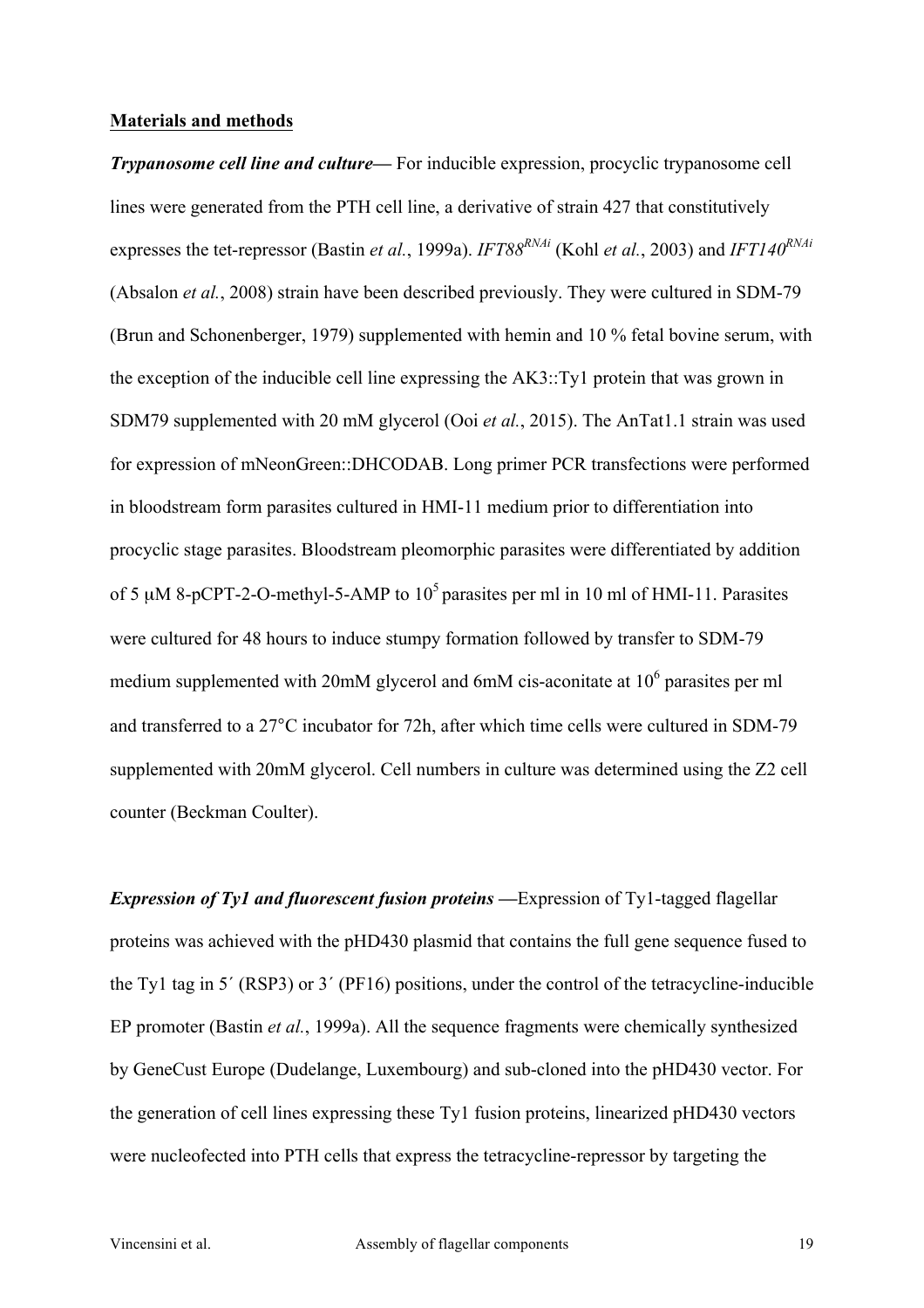inverted spacer of the ribosomal DNA that is supposed to be silent (Wirtz and Clayton, 1995). For endogenous tagging of DNAI1, the first 400 bp of the gene were cloned in the pPCPFRGFPDHC1b vector (Blisnick *et al.*, 2014) and integrated in the genome following linearization within the *DNAI1* sequence. For *in situ* tagging of DHC-ODAB (Tb927.11.3250), primers matching the p2675mNeonGreenIFT81 plasmid were designed with 80bp extensions covering the last 80 bp of the 5'UTR sequence (CGT GTC CGT AGG TGG AAC GAT TAA GCA ACG AGA AGA GGA GTT ACG TAA ATC AAA CAA GCA AAC TAA GGA AAG GAA CCC CGC CTA AAG TCG AGG AGG TTG A) and the first 80 bp of the *DHC-ODAB* coding sequence ((TTT AAC CCG GTA ATG ATG CGC TGC TCA AGC CAC TGA ACA CGC CTA TCG ACG GGT GCC TCT TCC TTG TCG CCC TTC GCC ATG TCA AGT GGG TCC TGG TTA G), hence amplifying the puromycin drug resistance cassette, the splicing sequence, a Ty-1 tag and the mNeonGreen sequence. Transfections were carried out using Nucleofector® technology (Lonza, Italy)(Burkard *et al.*, 2007). Transgenic cell lines were selected in medium supplemented with phleomycin (2.5  $\mu$ g/ml) or puromycin (1 $\mu$ g/ml) where appropriate.

### *Tetracycline induction time course*

Tetracycline induction was carried out at a concentration of  $1 \mu g/ml$ . Cells were grown in culture to  $\sim 10^7$  cells/ml in SDM79 or SDMG medium prior to commencement of the experiment. Non-induced cells were split into separate flasks corresponding to the number of time points and induction was initiated in a staggered manner. Upon addition of tetracycline (Sigma) to the flask for time 0, cells were harvested for western blotting or immunofluorescence assays.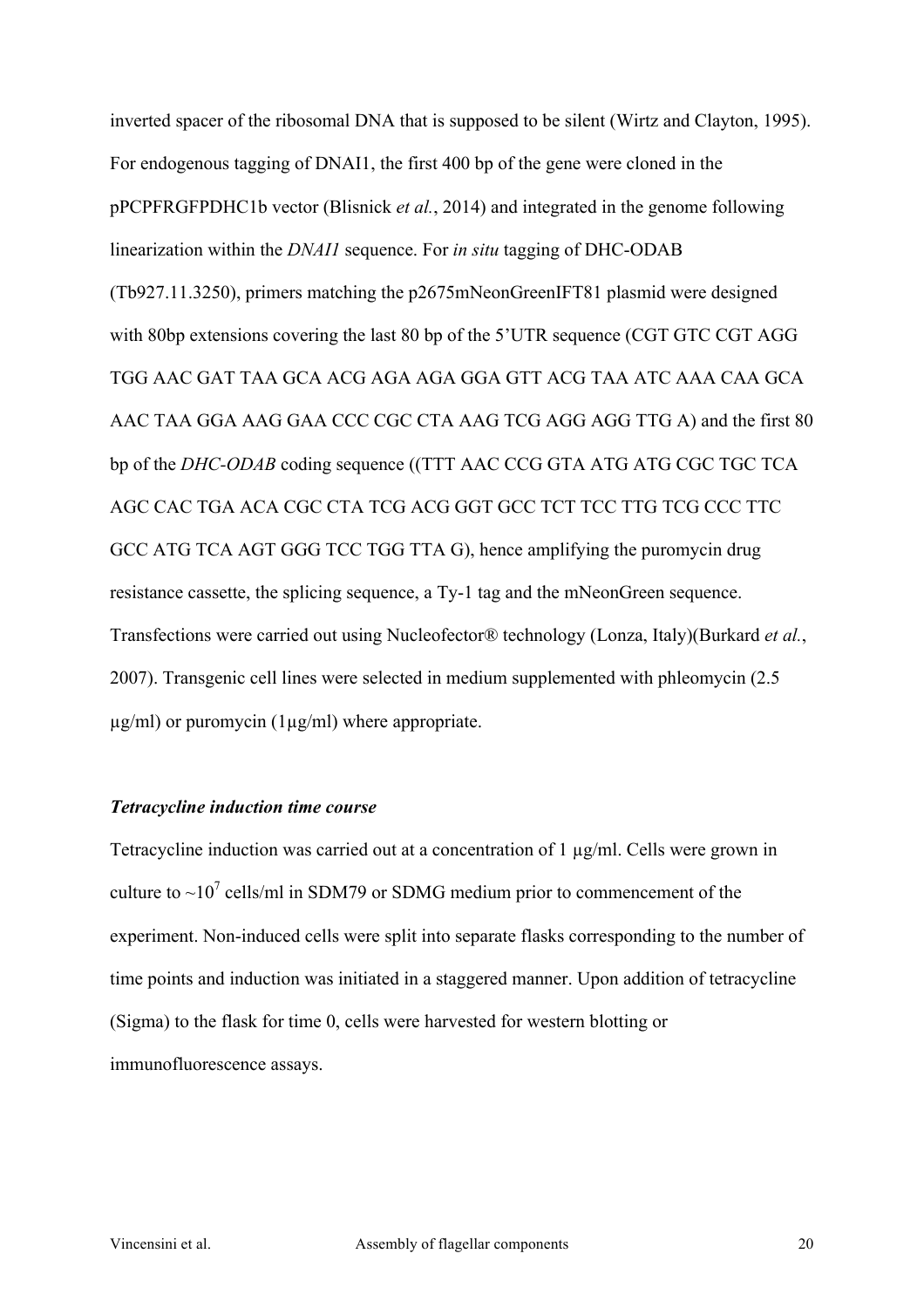*Immunoblot analysis—* Samples were boiled in Laemmli buffer (2x stock: 0.5 M Tris pH 6.8 containing 20% Glycerol, 4% DTT, 4% SDS, Bromo-phenol blue) before SDS-PAGE separation, loading 40 µg of total cell protein per lane. The Criterion system (Biorad) was used for electrophoresis. Proteins were transferred to PVDF membranes (Hybond-P from Amersham) in the Criterion blotter (Biorad) for 45 minutes at 100 V constant in TG buffer (10x stock: 0.25 mM Tris pH 8.3, 1.92 mM glycine). The membrane was blocked overnight with 5 % skimmed milk in PBS and incubated with primary antibodies diluted in 1 % milk and 0.1 % Tween20 in PBS for 1 h. Membrane washes were performed with 0.2 % Tween20 in PBS. Species specific secondary antibodies coupled to HRP (GE Healthcare) were diluted 1/20,000 in 1 % milk and 0.1 % Tween20 in PBS and incubated with the membranes for 1 h. Final detection was carried out by using an ECL kit according to manufacturer's instructions (Amersham) and exposure of Hyperfilm-ECL (Amersham). Antibodies against the endoplasmic reticulum component BiP (Bangs *et al.*, 1993) or against the paraflagellar proteins (Kohl *et al.*, 1999) were used as loading controls.

*Indirect immunofluorescence assay (IFA)—Cultured parasites were washed twice in* SDM79 medium without serum and spread on poly-L-lysine coated slides (Menzel-Gläser, Braunschweig) before fixation. For methanol fixation, parasites were air dried and fixed in methanol at  $-20$  °C for 5 minutes followed by a rehydration step for 15 minutes in PBS. For PFA fixation, parasites were left to settle on slides, rinsed in PBS before being incubated for 30 minutes at room temperature with a 4% PFA solution in PBS at pH 7. After a permeabilization step with 0.1% Nonidet P-40 (Fluka) in PBS, samples were blocked for 1 hour with 1% BSA in PBS. To extract the cytoskeleton and solubilise cytoplasmic contents, the cells were left to settle on poly-L-lysine coated slides for 10 minutes, rinsed in PBS and treated for 7 seconds with 1% NP40 in PEM buffer (0.1 M PIPES pH 6.9, 2 mM EGTA,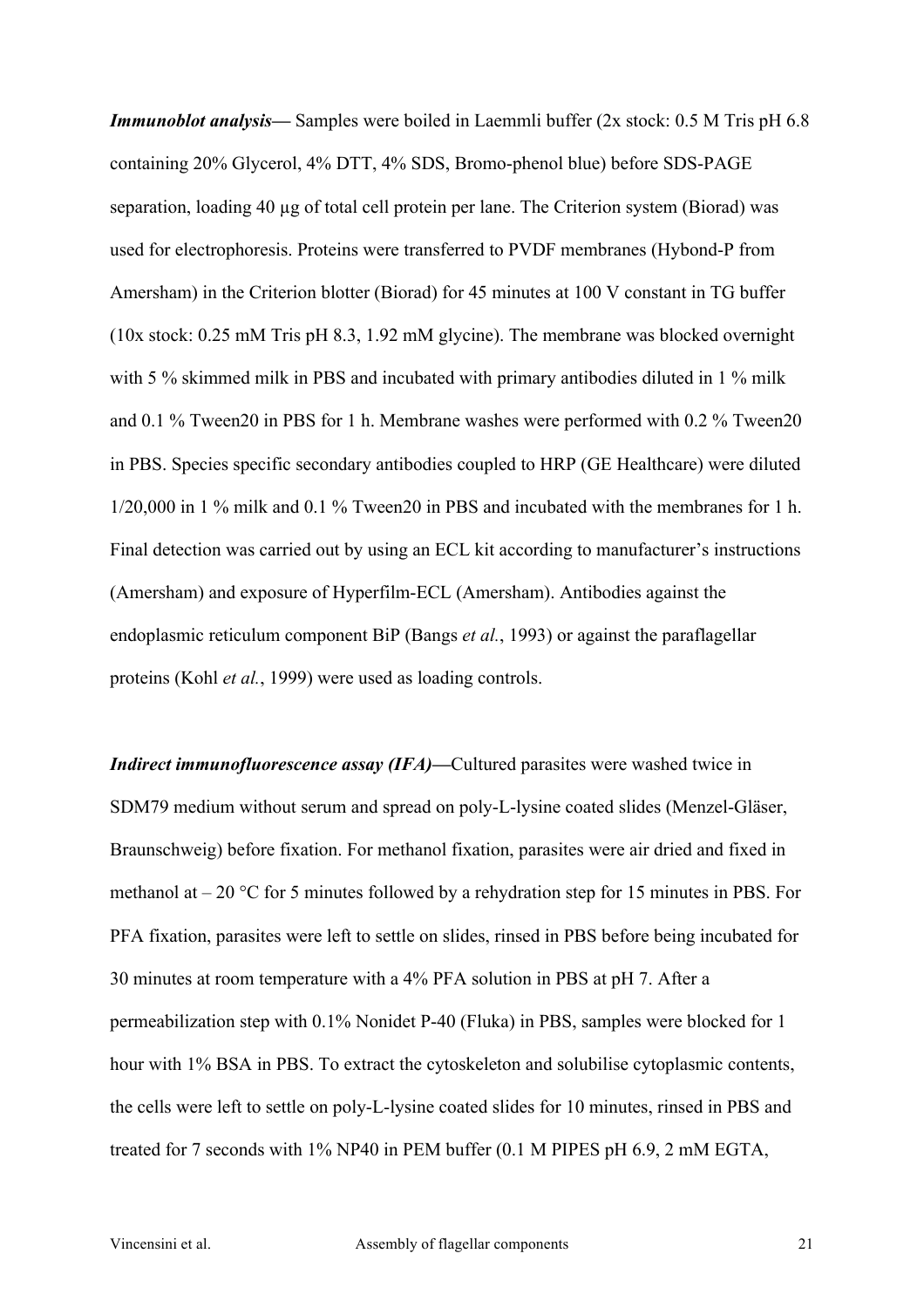1 mM MgSO4). After thorough washes, the samples were fixed in methanol before being processed.

For immunodetection, slides were incubated with the appropriate dilution of the first antibody in 0.1% BSA in PBS for 1 hour. MAb25 recognises the axonemal protein TbSAXO1 (Dacheux *et al.*, 2012) and was used as a marker of the axoneme (Pradel *et al.*, 2006) while BB2 served to detect the Ty1 tag (Bastin *et al.*, 1996). After three 5 minute-washes, species and subclass-specific secondary antibodies coupled to the appropriate fluorochrome (Alexa 488, Cy3 or Cy5, Jackson ImmunoResearch) were diluted 1/400 in PBS containing 0.1% BSA and were applied for 1 hour. After washing as above, cells were stained with a 1µg/ml solution of the DNA-dye DAPI (Roche) and mounted with the ProLong antifade reagent (Invitrogen). Slides were analysed with a DMR microscope (Leica) and images captured with a CoolSnap HQ camera (Roper Scientific). Image acquisition was controlled using ImageJ and images were taken with the threshold set at maximum. Subsequent normalization of signals was carried out by parallel manipulation of brightness and contrast against controls, and images were superimposed using Photoshop CS4.

*Fluorescent Recovery After Photobleaching (FRAP) analysis—*The expression of GFP::DNAI1 was first observed directly with a DMI4000 Leica microscope using a mercury bulb for excitation to verify correct protein expression and localisation. For FRAP analysis of cells expressing GDP::DNAI1, a Zeiss inverted microscope (Axiovert 200) equipped with an oil immersion objective (magnification x63 with a 1.4 numerical aperture) and a spinning disk confocal head (CSU22, Yokogawa) was used (Buisson *et al.*, 2013). Images were acquired using Volocity software with an EMCCD camera (C-9100, Hamamatsu) operating in streaming mode. A sample was taken directly from the culture grown at 6 to 8 x  $10^6$  cells/mL and trapped between slide and coverslip. The samples were kept at 27°C using a fast response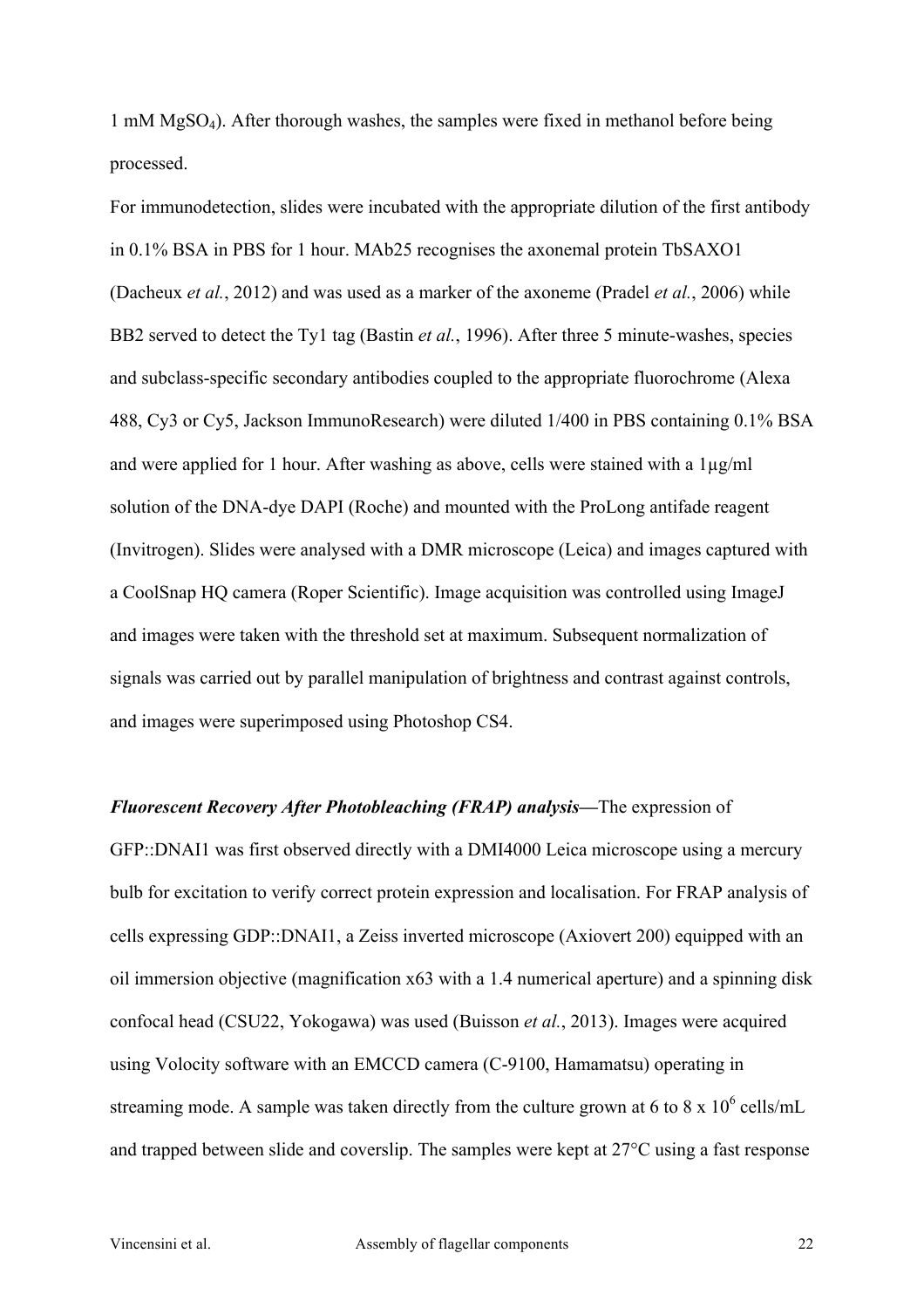mini-stage temperature controller. Time-lapse sequences were acquired to analyse GFP signal recovery after photobleaching. Movies were taken using a time lapse of 3 minutes. Exposure time was 0.8 second per frame (binning was 1x1 pixels). In the case of cells expressing mNeonGreen::DHC-ODAB, the same settings were used except that the microscope was equipped with a 100x objective (1.4 numerical aperture). In this case, 8 cells were identified per series and their position recorded before photobleaching. Sequences of 20 seconds were filmed for each with an exposure time of 0.1 second per frame. Time lapse varied between 5 and 13 minutes.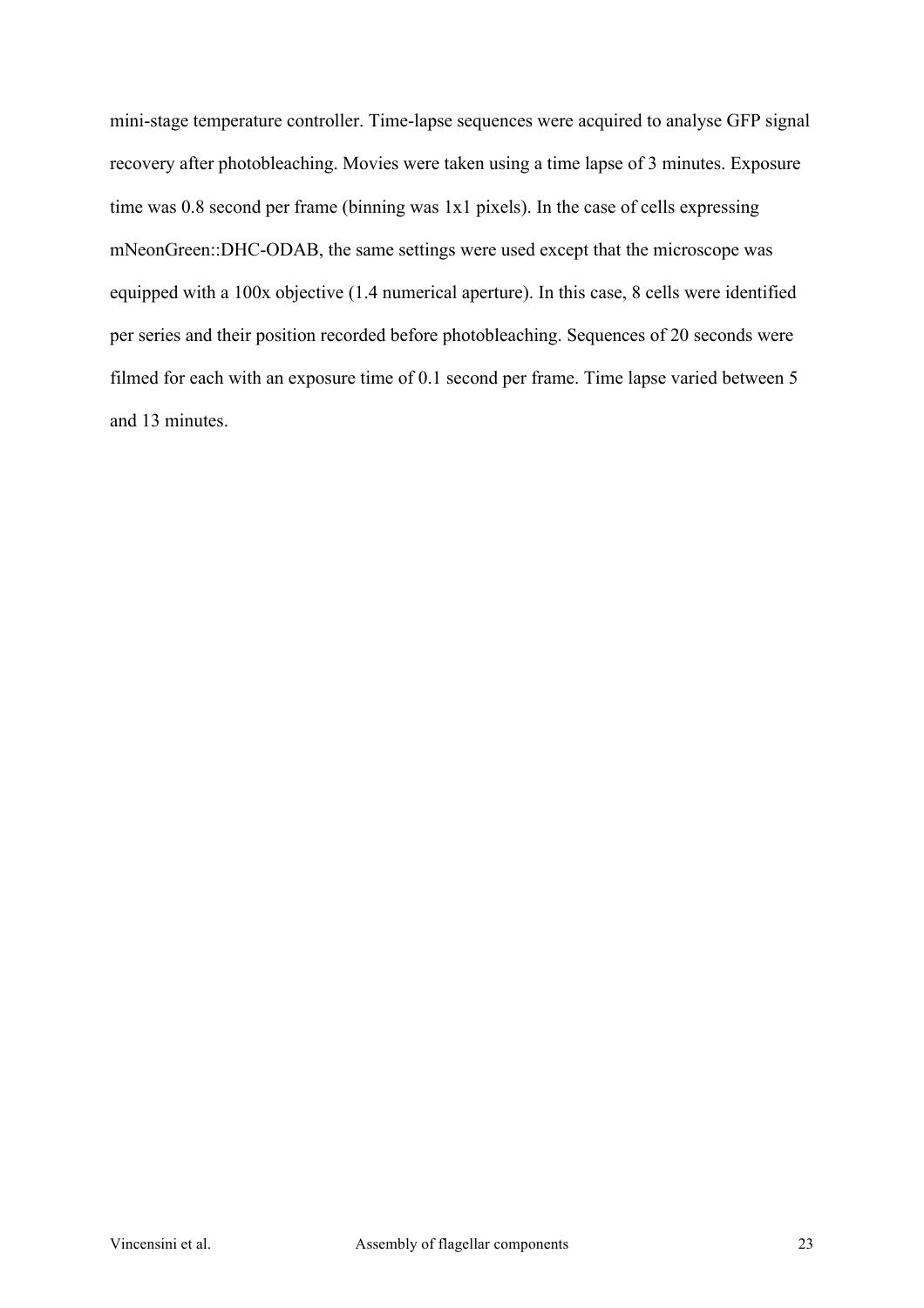### **Acknowledgements**

We thank Derrick Robinson (Bordeaux) for providing the Mab25 antibody. We thank the Imagopole for providing access to their equipment and Jean-Yves Tinevez for training and valuable advice.

### **Funding**

L.V. was supported by a Roux post-doctoral fellowship from the Institut Pasteur. E.B. is supported by fellowships from French National Ministry for Research and Technology (doctoral school CDV515) and from La Fondation pour la Recherche Médicale (FDT20170436836). S. H. is funded by Roux post-doctoral fellowship from the Institut Pasteur. This work is funded by ANR grants (11-BSV8-016 and 14-CE35-0009-01), by a French Government Investissement d'Avenir programme, Laboratoire d'Excellence "Integrative Biology of Emerging Infectious Diseases" (ANR-10-LABX-62-IBEID) and by La Fondation pour la Recherche Médicale (Equipe FRM DEQ20150734356). The funders had no role in the study design, data collection and analysis, decision to publish or preparation of the manuscript.

### **Author contributions**

L.V. & P.B. conceived and designed the experiments; L.V., T.B., E.B., S.H., C.P.O and C.G. performed the experiments; L.V. and P.B. wrote the manuscript. T.B. prepared the figures, all authors commented on the manuscript.

### **Conflict of interest**

The authors have declared no conflict of interest.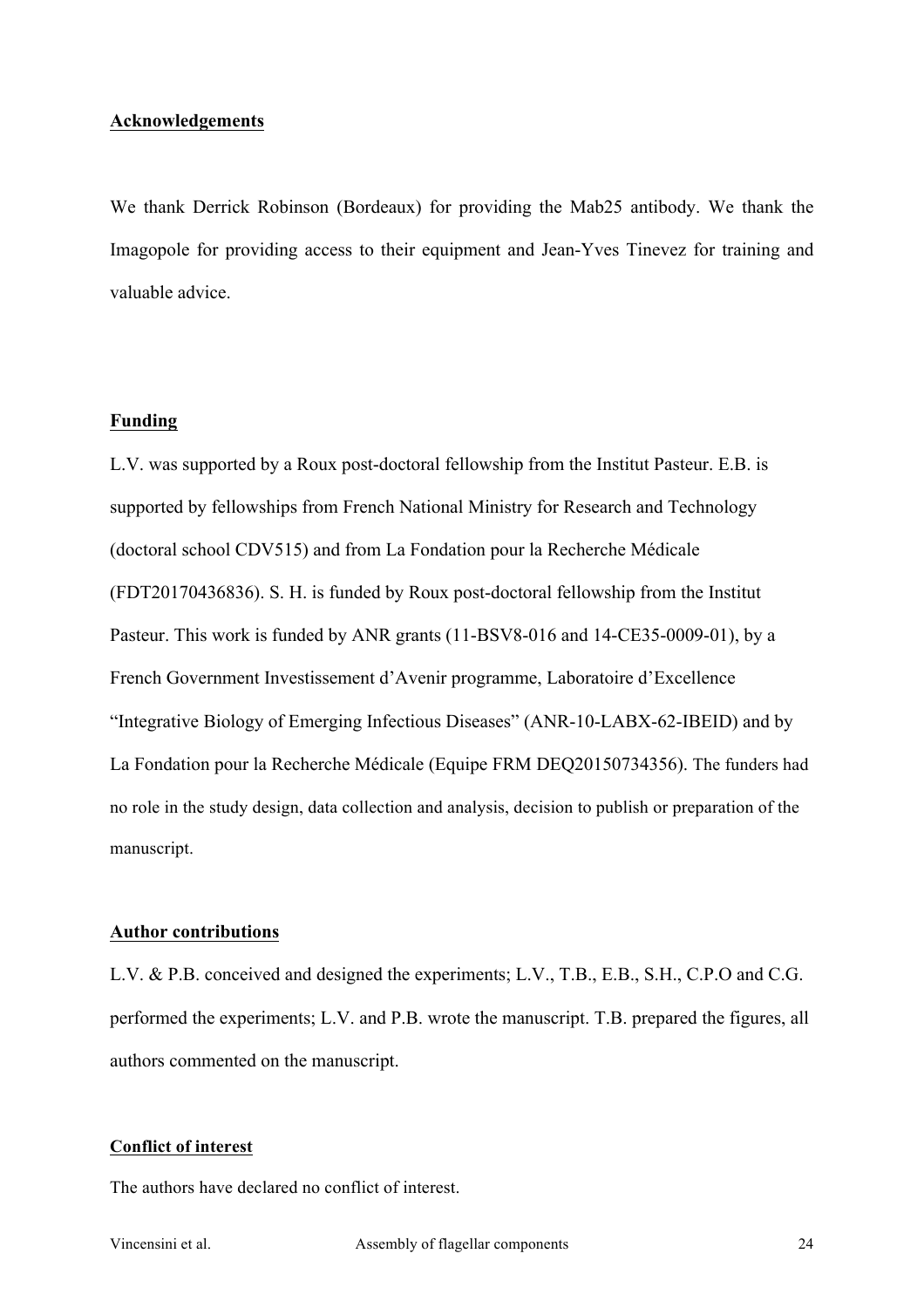### **References**

Absalon, S., Blisnick, T., Kohl, L., Toutirais, G., Dore, G., Julkowska, D., Tavenet, A., and Bastin, P. (2008). Intraflagellar transport and functional analysis of genes required for flagellum formation in trypanosomes. Mol Biol Cell *19*, 929-944.

Ahmed, N.T., Gao, C., Lucker, B.F., Cole, D.G., and Mitchell, D.R. (2008). ODA16 aids axonemal outer row dynein assembly through an interaction with the intraflagellar transport machinery. The Journal of cell biology *183*, 313-322.

Archer, S.K., Inchaustegui, D., Queiroz, R., and Clayton, C. (2011). The cell cycle regulated transcriptome of Trypanosoma brucei. PLoS One *6*, e18425.

Bangs, J.D., Uyetake, L., Brickman, M.J., Balber, A.E., and Boothroyd, J.C. (1993).

Molecular cloning and cellular localization of a BiP homologue in Trypanosoma brucei.

Divergent ER retention signals in a lower eukaryote. Journal of cell science *105 ( Pt 4)*, 1101- 1113.

Baron, D.M., Ralston, K.S., Kabututu, Z.P., and Hill, K.L. (2007). Functional genomics in Trypanosoma brucei identifies evolutionarily conserved components of motile flagella. Journal of cell science *120*, 478-491.

Bastin, P., Bagherzadeh, Z., Matthews, K.R., and Gull, K. (1996). A novel epitope tag system to study protein targeting and organelle biogenesis in Trypanosoma brucei. Mol Biochem Parasitol *77*, 235-239.

Bastin, P., MacRae, T.H., Francis, S.B., Matthews, K.R., and Gull, K. (1999a). Flagellar morphogenesis: protein targeting and assembly in the paraflagellar rod of trypanosomes. Mol Cell Biol *19*, 8191-8200.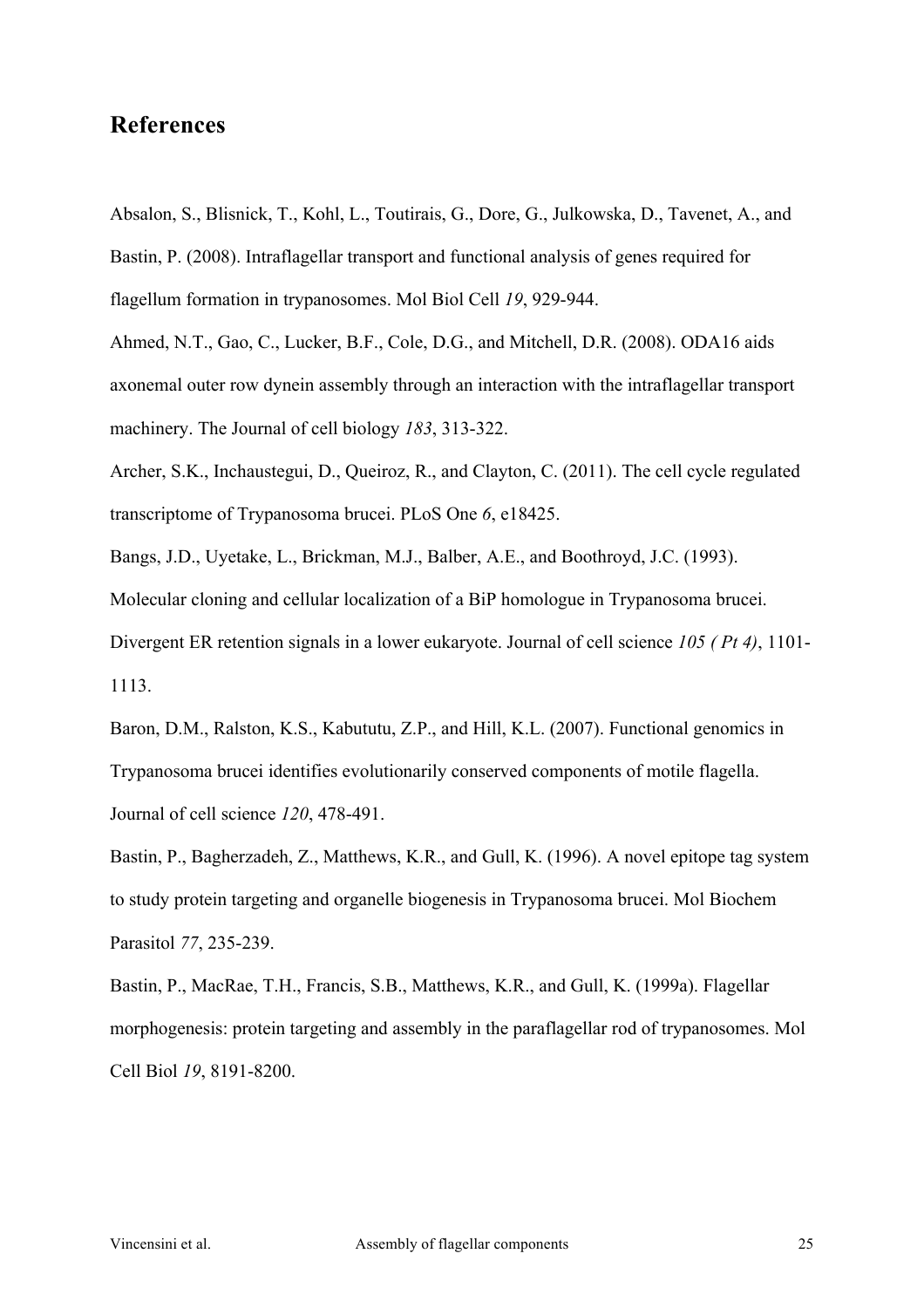Bastin, P., Pullen, T.J., Sherwin, T., and Gull, K. (1999b). Protein transport and flagellum assembly dynamics revealed by analysis of the paralysed trypanosome mutant snl-1. Journal of cell science *112 ( Pt 21)*, 3769-3777.

Bastin, P., Sherwin, T., and Gull, K. (1998). Paraflagellar rod is vital for trypanosome motility. Nature *391*, 548.

Blisnick, T., Buisson, J., Absalon, S., Marie, A., Cayet, N., and Bastin, P. (2014). The intraflagellar transport dynein complex of trypanosomes is made of a heterodimer of dynein heavy chains and of light and intermediate chains of distinct functions. Mol Biol Cell *25*, 2620-2633.

Bower, R., Tritschler, D., Vanderwaal, K., Perrone, C.A., Mueller, J., Fox, L., Sale, W.S., and Porter, M.E. (2013). The N-DRC forms a conserved biochemical complex that maintains outer doublet alignment and limits microtubule sliding in motile axonemes. Mol Biol Cell *24*, 1134-1152.

Branche, C., Kohl, L., Toutirais, G., Buisson, J., Cosson, J., and Bastin, P. (2006). Conserved and specific functions of axoneme components in trypanosome motility. Journal of cell science *119*, 3443-3455.

Bringaud, F., Robinson, D.R., Barradeau, S., Biteau, N., Baltz, D., and Baltz, T. (2000). Characterization and disruption of a new Trypanosoma brucei repetitive flagellum protein, using double-stranded RNA inhibition. Mol Biochem Parasitol *111*, 283-297. Broadhead, R., Dawe, H.R., Farr, H., Griffiths, S., Hart, S.R., Portman, N., Shaw, M.K., Ginger, M.L., Gaskell, S.J., McKean, P.G., and Gull, K. (2006). Flagellar motility is required for the viability of the bloodstream trypanosome. Nature *440*, 224-227. Brown, J.M., Marsala, C., Kosoy, R., and Gaertig, J. (1999). Kinesin-II is preferentially targeted to assembling cilia and is required for ciliogenesis and normal cytokinesis in

Tetrahymena. Mol Biol Cell *10*, 3081-3096.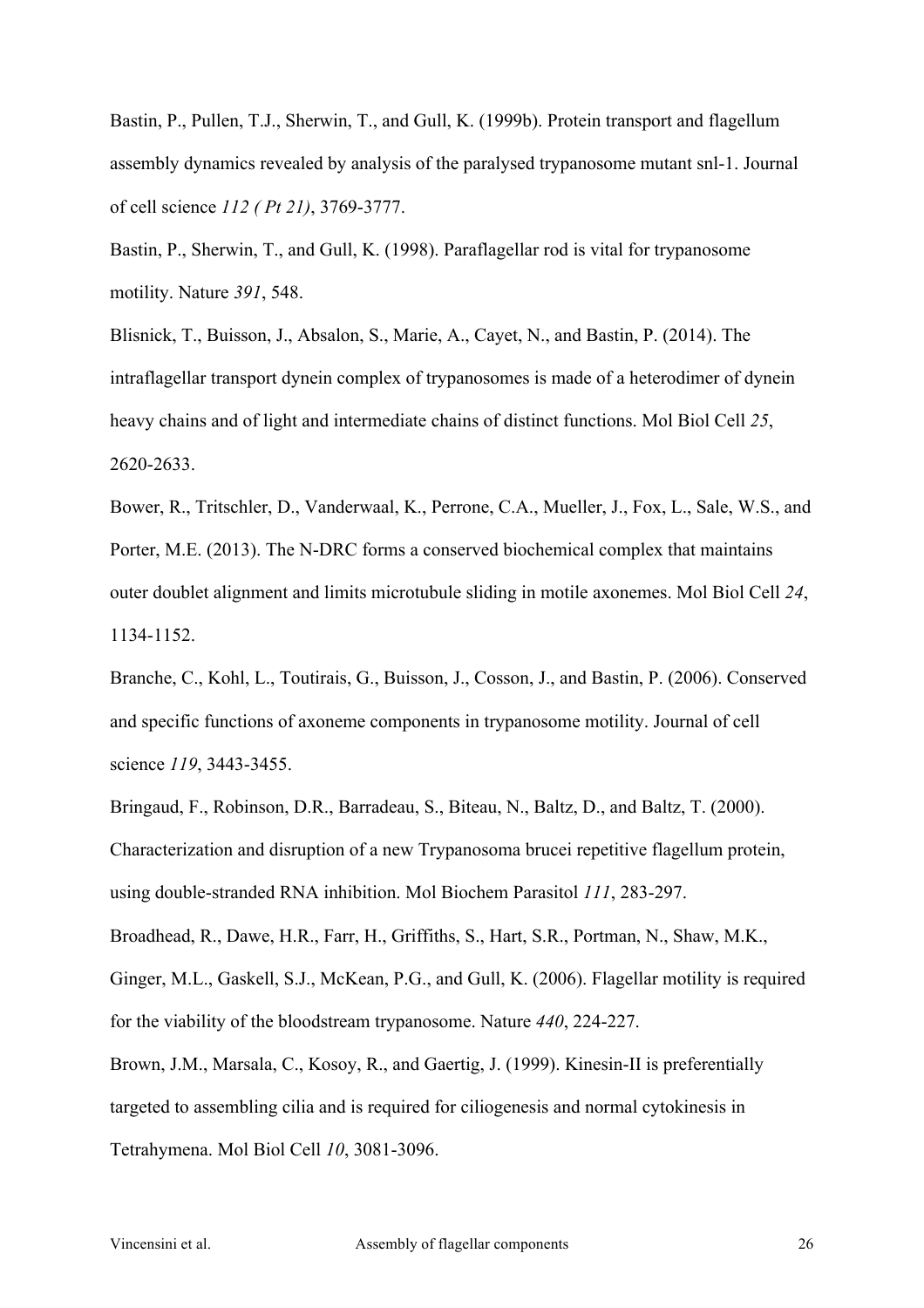Brun, R., and Schonenberger. (1979). Cultivation and in vitro cloning or procyclic culture forms of Trypanosoma brucei in a semi-defined medium. Short communication. Acta tropica *36*, 289-292.

Buisson, J., Chenouard, N., Lagache, T., Blisnick, T., Olivo-Marin, J.C., and Bastin, P.

(2013). Intraflagellar transport proteins cycle between the flagellum and its base. Journal of cell science *126*, 327-338.

Burkard, G., Fragoso, C.M., and Roditi, I. (2007). Highly efficient stable transformation of bloodstream forms of Trypanosoma brucei. Molecular and biochemical parasitology *153*, 220-223.

Craft, J.M., Harris, J.A., Hyman, S., Kner, P., and Lechtreck, K.F. (2015). Tubulin transport by IFT is upregulated during ciliary growth by a cilium-autonomous mechanism. The Journal of cell biology *208*, 223-237.

Dacheux, D., Landrein, N., Thonnus, M., Gilbert, G., Sahin, A., Wodrich, H., Robinson, D.R., and Bonhivers, M. (2012). A MAP6-related protein is present in protozoa and is involved in flagellum motility. PloS one *7*, e31344.

Demonchy, R., Blisnick, T., Deprez, C., Toutirais, G., Loussert, C., Marande, W., Grellier, P., Bastin, P., and Kohl, L. (2009). Kinesin 9 family members perform separate functions in the trypanosome flagellum. J Cell Biol *187*, 615-622.

Duquesnoy, P., Escudier, E., Vincensini, L., Freshour, J., Bridoux, A.M., Coste, A.,

Deschildre, A., de Blic, J., Legendre, M., Montantin, G., Tenreiro, H., Vojtek, A.M.,

Loussert, C., Clement, A., Escalier, D., Bastin, P., Mitchell, D.R., and Amselem, S. (2009).

Loss-of-function mutations in the human ortholog of Chlamydomonas reinhardtii ODA7

disrupt dynein arm assembly and cause primary ciliary dyskinesia. Am J Hum Genet *85*, 890- 896.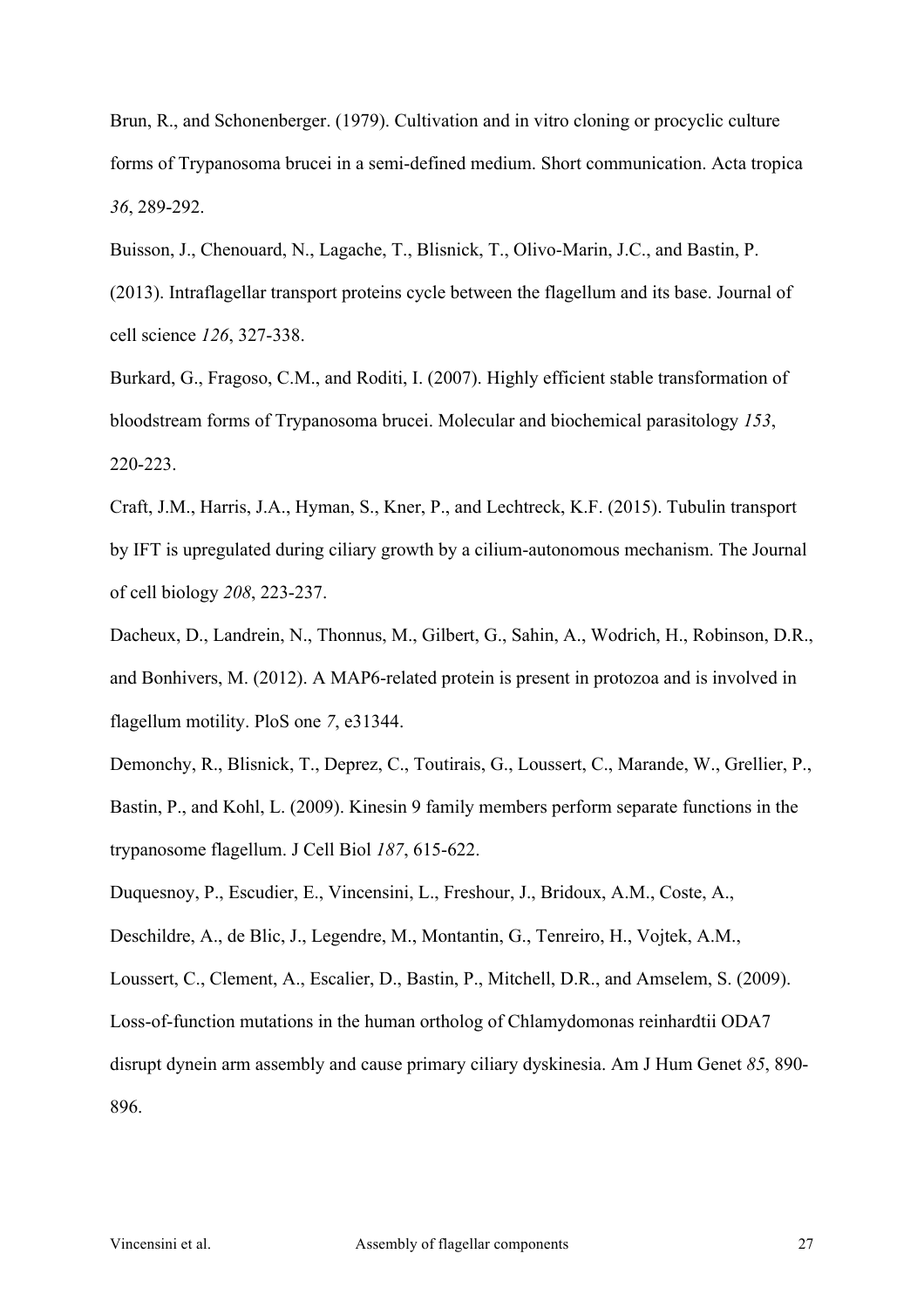Emmer, B.T., Souther, C., Toriello, K.M., Olson, C.L., Epting, C.L., and Engman, D.M. (2009). Identification of a palmitoyl acyltransferase required for protein sorting to the flagellar membrane. Journal of cell science *122*, 867-874.

Fliegauf, M., Olbrich, H., Horvath, J., Wildhaber, J.H., Zariwala, M.A., Kennedy, M., Knowles, M.R., and Omran, H. (2005). Mislocalization of DNAH5 and DNAH9 in respiratory cells from patients with primary ciliary dyskinesia. American journal of respiratory and critical care medicine *171*, 1343-1349.

Fort, C., Bonnefoy, S., Kohl, L., and Bastin, P. (2016). Intraflagellar transport is required for the maintenance of the trypanosome flagellum composition but not its length. Journal of cell science *129*, 3026-3041.

Godsel, L.M., and Engman, D.M. (1999). Flagellar protein localization mediated by a calcium-myristoyl/palmitoyl switch mechanism. EMBO J. *18*, 2057-2065.

Han, Y.G., Kwok, B.H., and Kernan, M.J. (2003). Intraflagellar transport is required in Drosophila to differentiate sensory cilia but not sperm. Curr Biol *13*, 1679-1686.

Hao, L., and Scholey, J.M. (2009). Intraflagellar transport at a glance. Journal of cell science *122*, 889-892.

Hao, L., Thein, M., Brust-Mascher, I., Civelekoglu-Scholey, G., Lu, Y., Acar, S., Prevo, B., Shaham, S., and Scholey, J.M. (2011). Intraflagellar transport delivers tubulin isotypes to sensory cilium middle and distal segments. Nat Cell Biol *13*, 790-798.

Harris, J.A., Liu, Y., Yang, P., Kner, P., and Lechtreck, K.F. (2016). Single-particle imaging reveals intraflagellar transport-independent transport and accumulation of EB1 in Chlamydomonas flagella. Mol Biol Cell *27*, 295-307.

Hoog, J.L., Lacomble, S., O'Toole, E.T., Hoenger, A., McIntosh, J.R., and Gull, K. (2014). Modes of flagellar assembly in Chlamydomonas reinhardtii and Trypanosoma brucei. eLife *3*, e01479.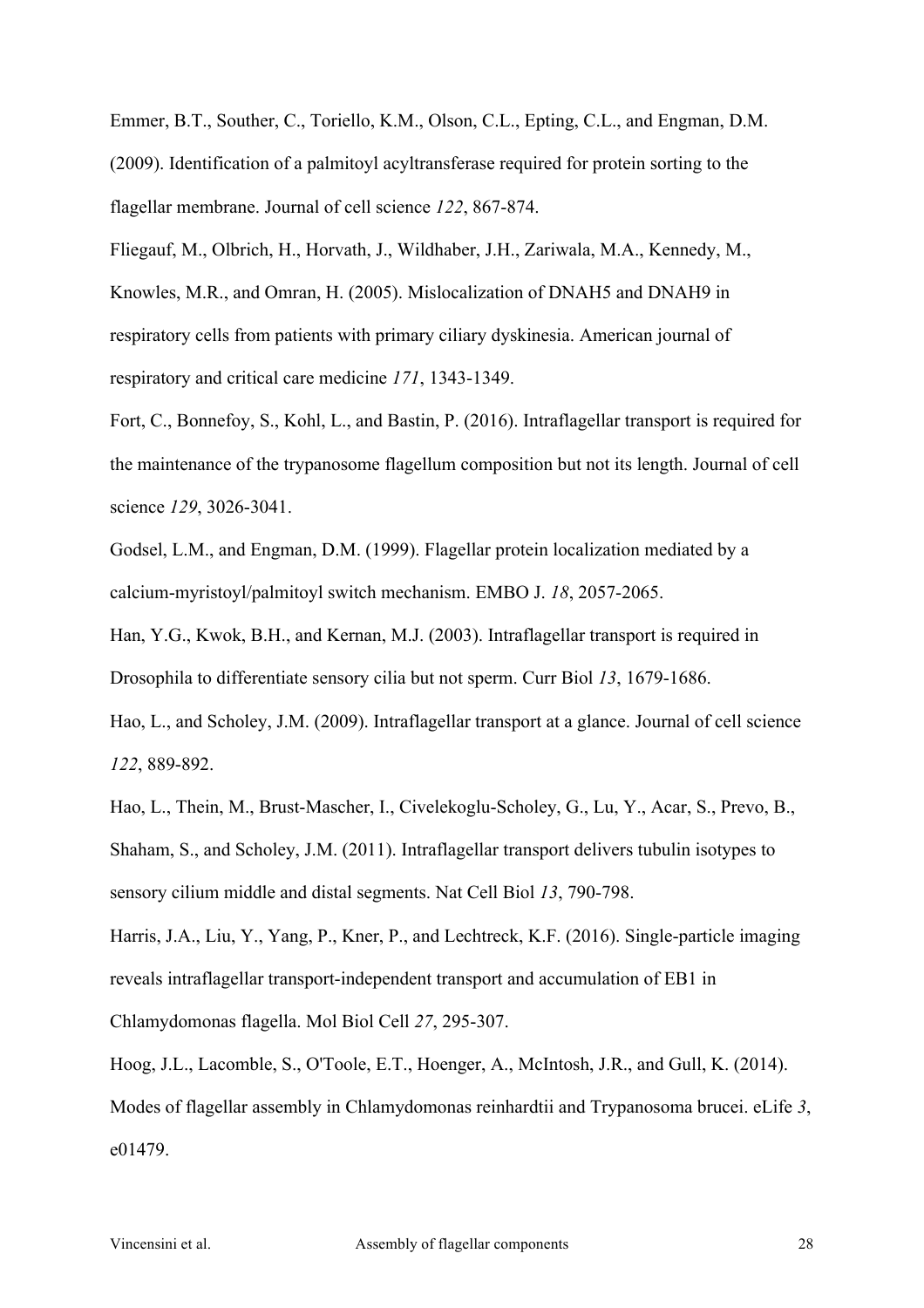Hou, Y., Qin, H., Follit, J.A., Pazour, G.J., Rosenbaum, J.L., and Witman, G.B. (2007). Functional analysis of an individual IFT protein: IFT46 is required for transport of outer dynein arms into flagella. The Journal of cell biology *176*, 653-665.

Huber, C., and Cormier-Daire, V. (2012). Ciliary disorder of the skeleton. American journal of medical genetics. Part C, Seminars in medical genetics *160C*, 165-174.

Ishikawa, H., and Marshall, W.F. (2011). Ciliogenesis: building the cell's antenna. Nat Rev Mol Cell Biol *12*, 222-234.

Johnson, K.A., and Rosenbaum, J.L. (1992). Polarity of flagellar assembly in

Chlamydomonas. The Journal of cell biology *119*, 1605-1611.

Julkowska, D., and Bastin, P. (2009). Tools for analyzing intraflagellar transport in trypanosomes. Methods Cell Biol *93*, 59-80.

Kabututu, Z.P., Thayer, M., Melehani, J.H., and Hill, K.L. (2010). CMF70 is a subunit of the dynein regulatory complex. Journal of cell science *123*, 3587-3595.

Kohl, L., Robinson, D., and Bastin, P. (2003). Novel roles for the flagellum in cell morphogenesis and cytokinesis of trypanosomes. Embo J *22*, 5336-5346.

Kohl, L., Sherwin, T., and Gull, K. (1999). Assembly of the paraflagellar rod and the flagellum attachment zone complex during the Trypanosoma brucei cell cycle. J Eukaryot Microbiol *46*, 105-109.

Kozminski, K.G., Beech, P.L., and Rosenbaum, J.L. (1995). The *Chlamydomonas* kinesinlike protein FLA10 is involved in motility associated with the flagellar membrane. The Journal of cell biology *131*, 1517-1527.

Kozminski, K.G., Johnson, K.A., Forscher, P., and Rosenbaum, J.L. (1993). A motility in the eukaryotic flagellum unrelated to flagellar beating. Proc Natl Acad Sci U S A *90*, 5519-5523. Langousis, G., and Hill, K.L. (2014). Motility and more: the flagellum of Trypanosoma brucei. Nature reviews. Microbiology *12*, 505-518.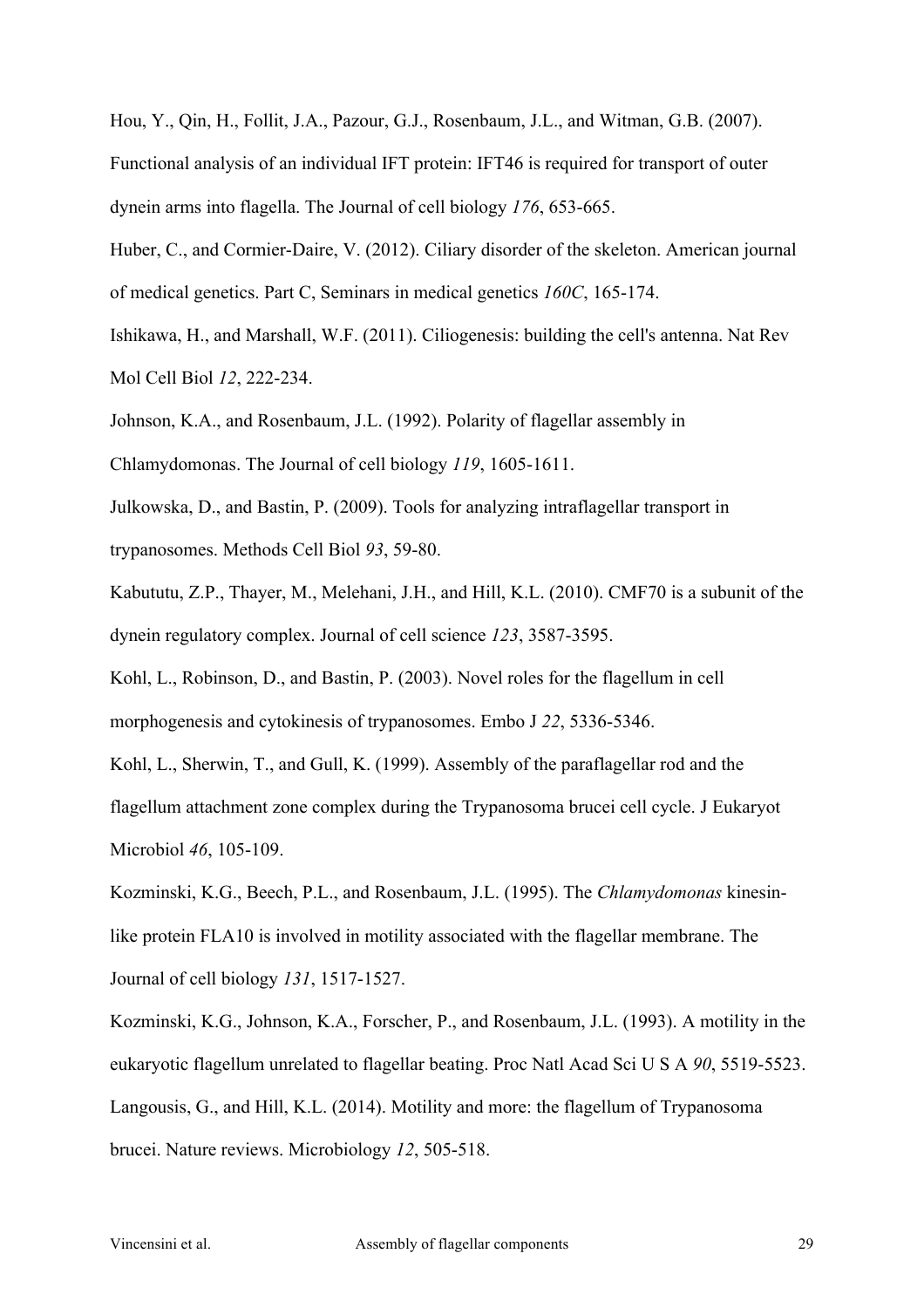Lechtreck, K.F., Gould, T.J., and Witman, G.B. (2013). Flagellar central pair assembly in Chlamydomonas reinhardtii. Cilia *2*, 15.

Maric, D., McGwire, B.S., Buchanan, K.T., Olson, C.L., Emmer, B.T., Epting, C.L., and Engman, D.M. (2011). Molecular determinants of ciliary membrane localization of Trypanosoma cruzi flagellar calcium-binding protein. The Journal of biological chemistry *286*, 33109-33117.

Marshall, W.F., and Rosenbaum, J.L. (2001). Intraflagellar transport balances continuous turnover of outer doublet microtubules: implications for flagellar length control. The Journal of cell biology *155*, 405-414.

Mencarelli, C., Lupetti, P., and Dallai, R. (2008). New insights into the cell biology of insect axonemes. Int Rev Cell Mol Biol *268*, 95-145.

Milenkovic, L., Scott, M.P., and Rohatgi, R. (2009). Lateral transport of Smoothened from the plasma membrane to the membrane of the cilium. The Journal of cell biology *187*, 365- 374.

Miranda, M.R., Bouvier, L.A., Canepa, G.E., and Pereira, C.A. (2009). Subcellular localization of Trypanosoma cruzi arginine kinase. Parasitology *136*, 1201-1207. Morga, B., and Bastin, P. (2013). Getting to the heart of intraflagellar transport using

Trypanosoma and Chlamydomonas models:

the strength is in their differences. Cilia, in press.

Nonaka, S., Tanaka, Y., Okada, Y., Takeda, S., Harada, A., Kanai, Y., Kido, M., and Hirokawa, N. (1998). Randomization of left-right asymmetry due to loss of nodal cilia generating leftward flow of extraembryonic fluid in mice lacking KIF3B motor protein. Cell *95*, 829-837.

Oberholzer, M., Langousis, G., Nguyen, H.T., Saada, E.A., Shimogawa, M.M., Jonsson, Z.O., Nguyen, S.M., Wohlschlegel, J.A., and Hill, K.L. (2011). Independent analysis of the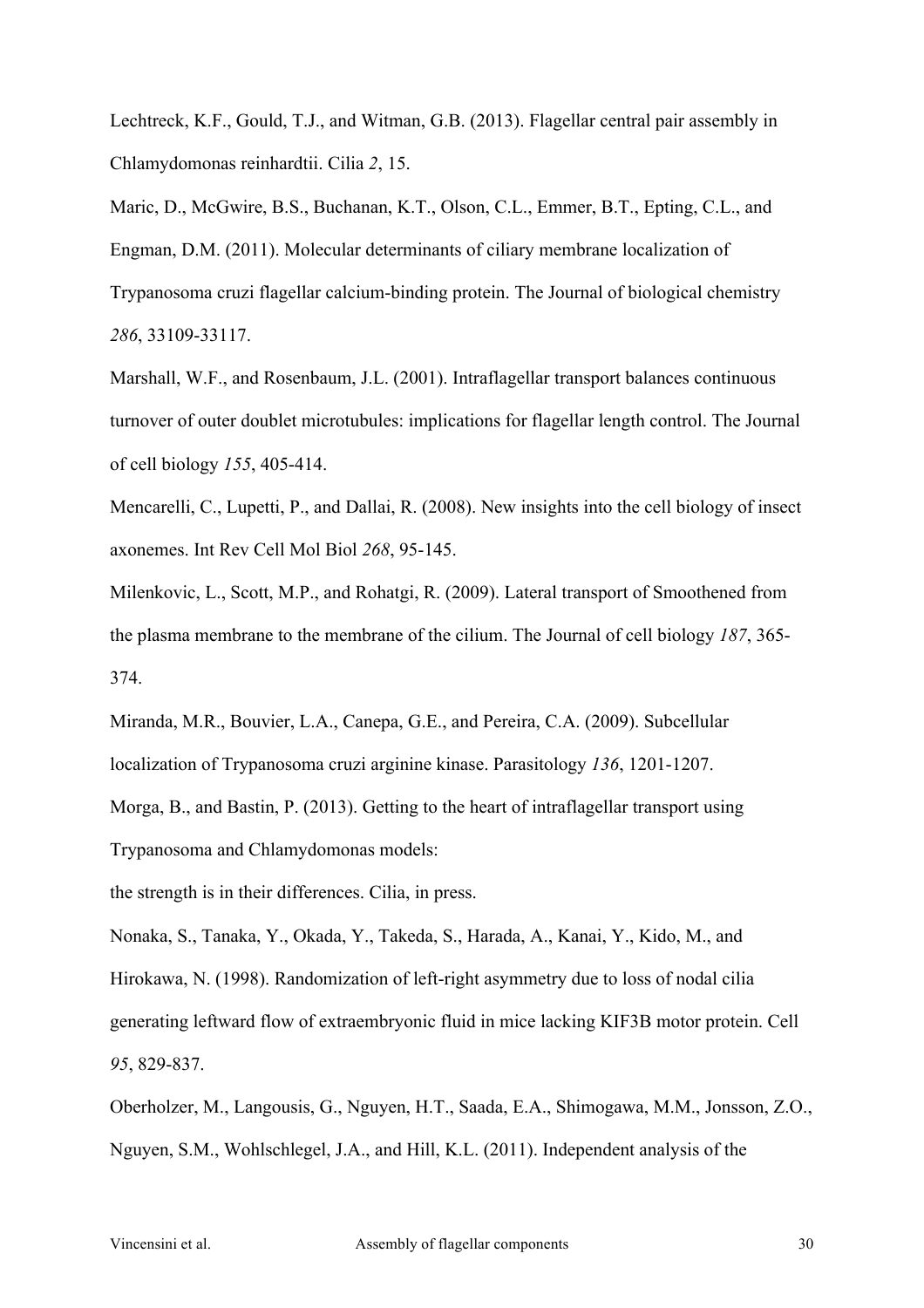flagellum surface and matrix proteomes provides insight into flagellum signaling in mammalian-infectious Trypanosoma brucei. Molecular & cellular proteomics : MCP *10*, M111 010538.

Oberholzer, M., Lopez, M.A., Ralston, K.S., and Hill, K.L. (2009). Approaches for functional analysis of flagellar proteins in African trypanosomes. Methods Cell Biol *93*, 21-57.

Ooi, C.P., and Bastin, P. (2013). More than meets the eye: understanding Trypanosoma brucei morphology in the tsetse. Frontiers in cellular and infection microbiology *3*, 1-12.

Ooi, C.P., Rotureau, B., Gribaldo, S., Georgikou, C., Julkowska, D., Blisnick, T., Perrot, S., Subota, I., and Bastin, P. (2015). The Flagellar Arginine Kinase in Trypanosoma brucei Is Important for Infection in Tsetse Flies. PLoS One *10*, e0133676.

Owa, M., Furuta, A., Usukura, J., Arisaka, F., King, S.M., Witman, G.B., Kamiya, R., and Wakabayashi, K. (2014). Cooperative binding of the outer arm-docking complex underlies the regular arrangement of outer arm dynein in the axoneme. Proc Natl Acad Sci U S A *111*, 9461-9466.

Pazour, G.J., Agrin, N., Leszyk, J., and Witman, G.B. (2005). Proteomic analysis of a eukaryotic cilium. The Journal of cell biology *170*, 103-113.

Piperno, G., Mead, K., and Henderson, S. (1996). Inner dynein arms but not outer dynein arms require the activity of kinesin homologue protein KHP1(FLA10) to reach the distal part of flagella in Chlamydomonas. The Journal of cell biology *133*, 371-379.

Portman, N., and Gull, K. (2010). The paraflagellar rod of kinetoplastid parasites: from structure to components and function. International journal for parasitology *40*, 135-148. Pradel, L.C., Bonhivers, M., Landrein, N., and Robinson, D.R. (2006). NIMA-related kinase TbNRKC is involved in basal body separation in Trypanosoma brucei. Journal of cell science *119*, 1852-1863.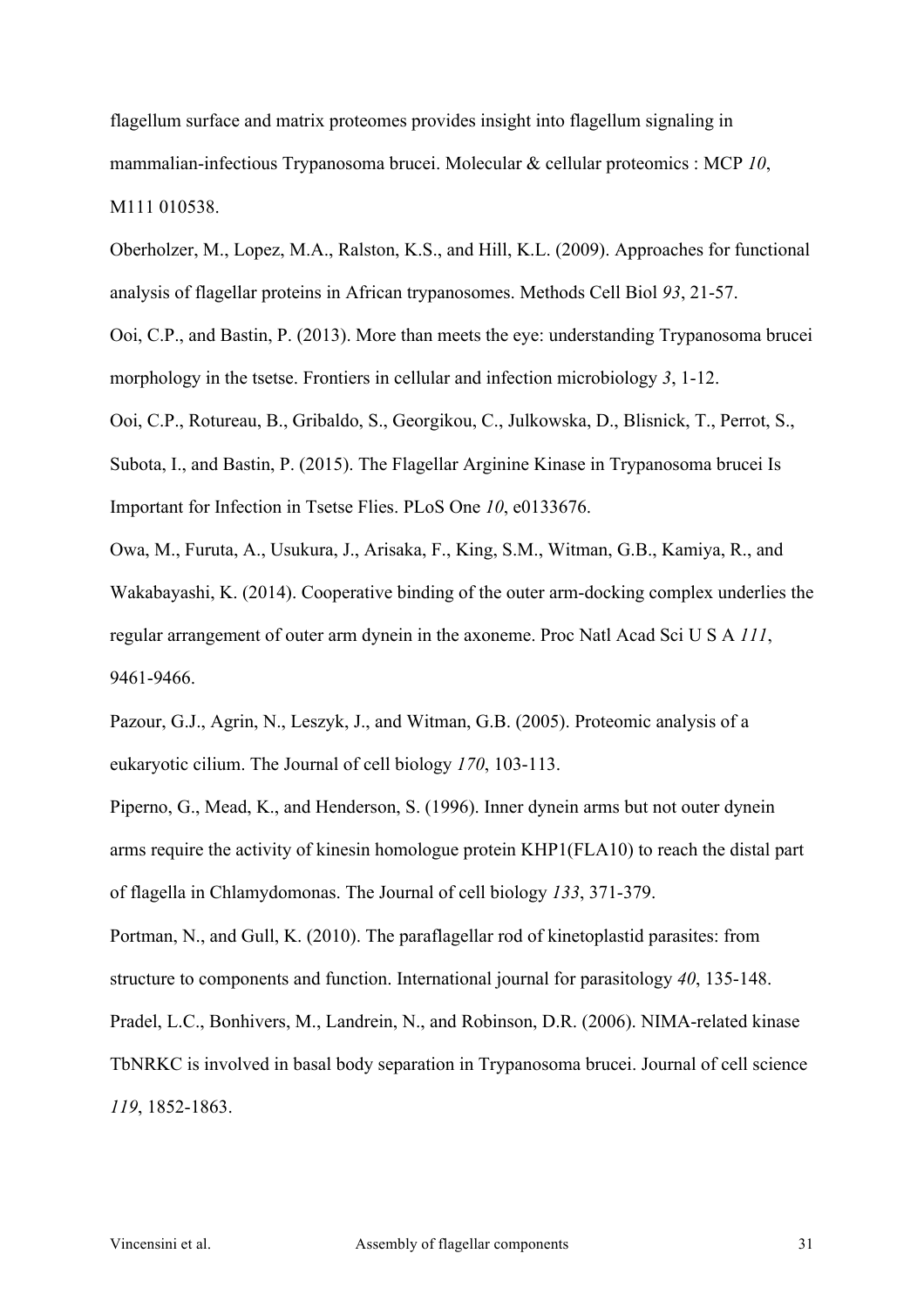Ralston, K.S., Kisalu, N.K., and Hill, K.L. (2011). Structure-function analysis of dynein light chain 1 identifies viable motility mutants in bloodstream-form Trypanosoma brucei. Eukaryot Cell *10*, 884-894.

Ralston, K.S., Lerner, A.G., Diener, D.R., and Hill, K.L. (2006). Flagellar motility contributes to cytokinesis in Trypanosoma brucei and is modulated by an evolutionarily conserved dynein regulatory system. Eukaryot Cell *5*, 696-711.

Reiter, J.F., Blacque, O.E., and Leroux, M.R. (2012). The base of the cilium: roles for transition fibres and the transition zone in ciliary formation, maintenance and compartmentalization. EMBO reports *13*, 608-618.

Reiter, J.F., and Leroux, M.R. (2017). Genes and molecular pathways underpinning ciliopathies. Nat Rev Mol Cell Biol.

Robinson, D., Beattie, P., Sherwin, T., and Gull, K. (1991). Microtubules, tubulin, and microtubule-associated proteins of trypanosomes. Methods in enzymology *196*, 285-299. Rosenbaum, J.L., Moulder, J.E., and Ringo, D.L. (1969). Flagellar elongation and shortening in Chlamydomonas. The use of cycloheximide and colchicine to study the synthesis and assembly of flagellar proteins. The Journal of cell biology *41*, 600-619.

Sapiro, R., Kostetskii, I., Olds-Clarke, P., Gerton, G.L., Radice, G.L., and Strauss, I.J. (2002). Male infertility, impaired sperm motility, and hydrocephalus in mice deficient in spermassociated antigen 6. Mol Cell Biol *22*, 6298-6305.

Shen, S., Arhin, G.K., Ullu, E., and Tschudi, C. (2001). In vivo epitope tagging of Trypanosoma brucei genes using a one step PCR-based strategy. Mol Biochem Parasitol *113*, 171-173.

Sheriff, O., Lim, L.F., and He, C.Y. (2014). Tracking the biogenesis and inheritance of subpellicular microtubule in Trypanosoma brucei with inducible YFP-alpha-tubulin. BioMed research international *2014*, 893272.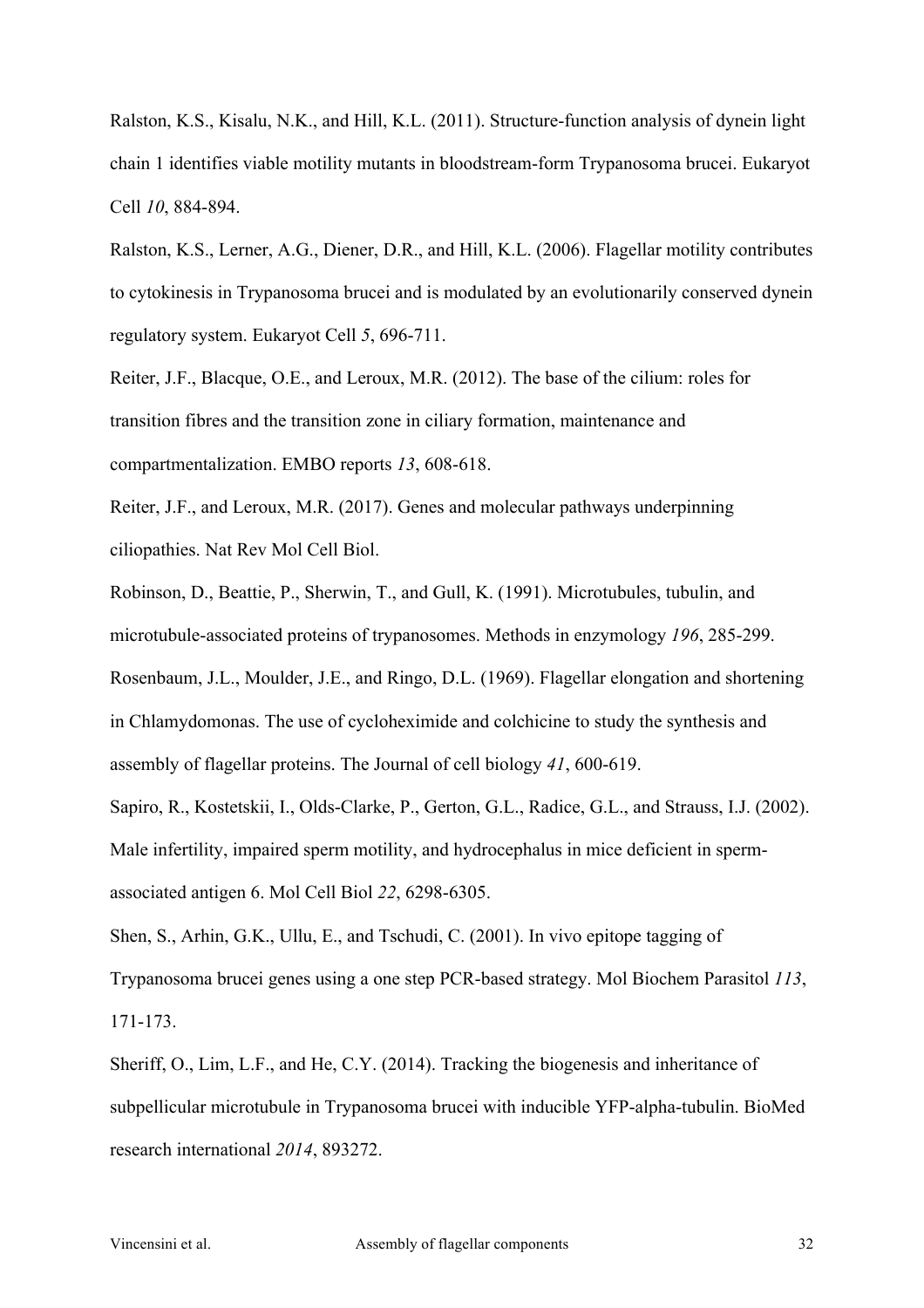Sherwin, T., and Gull, K. (1989). The cell division cycle of Trypanosoma brucei brucei: timing of event markers and cytoskeletal modulations. Philos Trans R Soc Lond B Biol Sci *323*, 573-588.

Smith, E.F., and Lefebvre, P.A. (1996). PF16 encodes a protein with armadillo repeats and localizes to a single microtubule of the central apparatus in Chlamydomonas flagella. The Journal of cell biology *132*, 359-370.

Smith, J.C., Northey, J.G., Garg, J., Pearlman, R.E., and Siu, K.W. (2005). Robust method for proteome analysis by MS/MS using an entire translated genome: demonstration on the ciliome of Tetrahymena thermophila. J Proteome Res *4*, 909-919.

Song, L., and Dentler, W.L. (2001). Flagellar protein dynamics in Chlamydomonas. The Journal of biological chemistry *276*, 29754-29763.

Subota, I., Julkowska, D., Vincensini, L., Reeg, N., Buisson, J., Blisnick, T., Huet, D., Perrot,

S., Santi-Rocca, J., Duchateau, M., Hourdel, V., Rousselle, J.C., Cayet, N., Namane, A.,

Chamot-Rooke, J., and Bastin, P. (2014). Proteomic analysis of intact flagella of procyclic Trypanosoma brucei cells identifies novel flagellar proteins with unique sub-localization and dynamics. Molecular & cellular proteomics : MCP *13*, 1769-1786.

Sunter, J.D., Varga, V., Dean, S., and Gull, K. (2015). A dynamic coordination of flagellum and cytoplasmic cytoskeleton assembly specifies cell morphogenesis in trypanosomes.

Journal of cell science *15*, 1580-1594.

Vincensini, L., Blisnick, T., and Bastin, P. (2011). 1001 model organisms to study cilia and flagella. Biol Cell *103*, 109-130.

Voncken, F., Gao, F., Wadforth, C., Harley, M., and Colasante, C. (2013). The phosphoarginine energy-buffering system of trypanosoma brucei involves multiple arginine kinase isoforms with different subcellular locations. PLoS ONE *8*, e65908.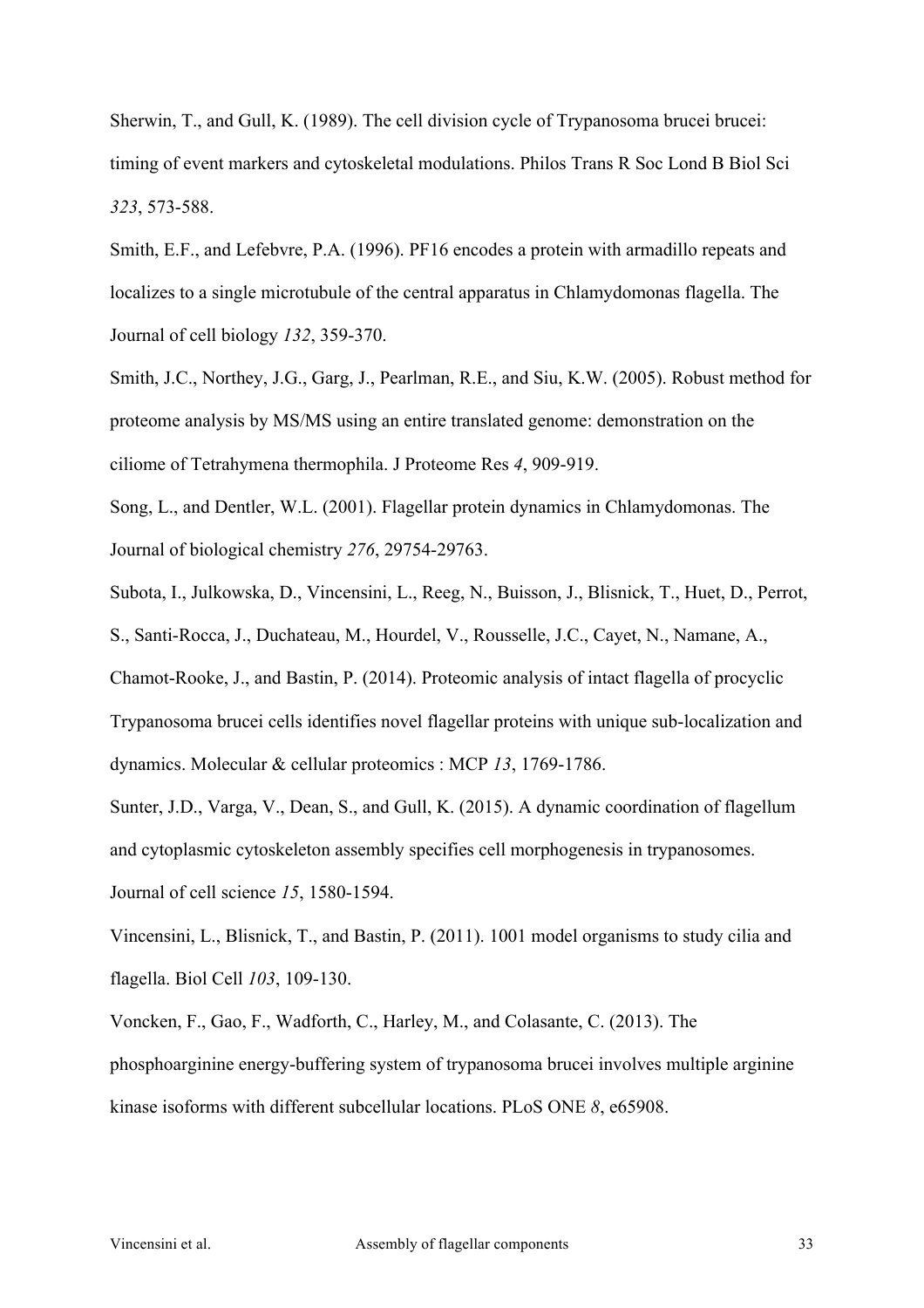Wei, Y., Hu, H., Lun, Z.R., and Li, Z. (2014). Centrin3 in trypanosomes maintains the stability of a flagellar inner-arm dynein for cell motility. Nature communications *5*, 4060. Wirtz, E., and Clayton, C. (1995). Inducible gene expression in trypanosomes mediated by a prokaryotic repressor. Science *268*, 1179-1183.

Wren, K.N., Craft, J.M., Tritschler, D., Schauer, A., Patel, D.K., Smith, E.F., Porter, M.E., Kner, P., and Lechtreck, K.F. (2013). A differential cargo-loading model of ciliary length regulation by IFT. Curr Biol *23*, 2463-2471.

Yagi, T., Uematsu, K., Liu, Z., and Kamiya, R. (2009). Identification of dyneins that localize exclusively to the proximal portion of Chlamydomonas flagella. Journal of cell science *122*, 1306-1314.

Ye, F., Breslow, D.K., Koslover, E.F., Spakowitz, A.J., Nelson, W.J., and Nachury, M.V. (2013). Single molecule imaging reveals a major role for diffusion in the exploration of ciliary space by signaling receptors. eLife *2*, e00654.

Zhou, Q., Hu, H., He, C.Y., and Li, Z. (2015). Assembly and maintenance of the flagellum attachment zone filament in Trypanosoma brucei. Journal of cell science *128*, 2361-2372.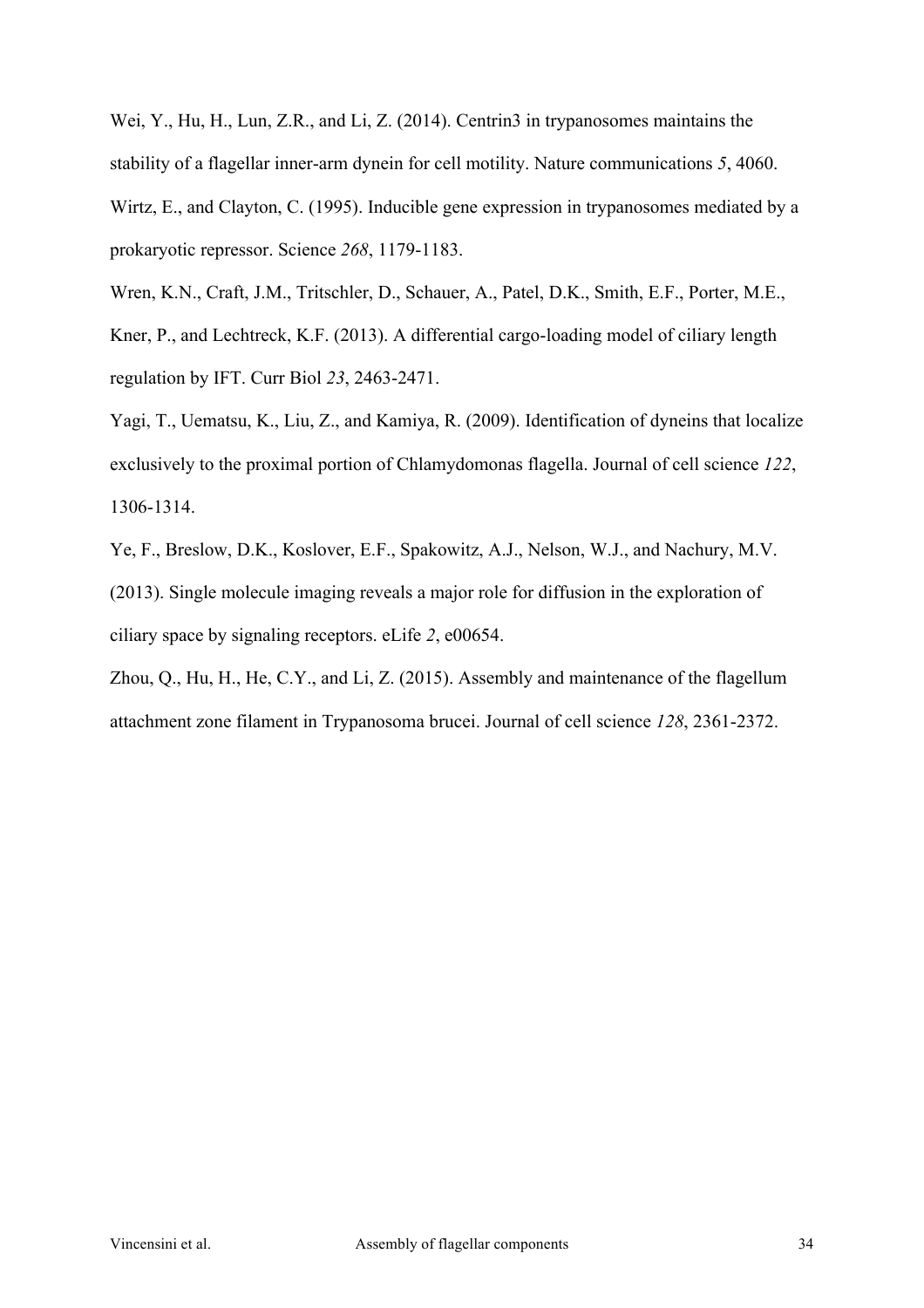### **Figure legends**

### **Figure 1**

### **The radial spoke protein RSP3 is incorporated at the distal tip of the flagellum**

(A) Western blot showing inducible expression of Ty1::RSP3 upon tetracycline induction. Total (T), soluble (S) and cytoskeletal (C) protein extracts of non-induced cells (0 h), and cells induced for 1 h and 48 h were prepared. The membrane was incubated with the BB2 monoclonal antibody directed against the Ty1 tag to detect the Ty1::RSP3 fusion protein (top panel), or the anti-BiP as a loading and fractionation control (bottom panel).

(B) In bi-flagellated cells, the new assembling flagellum is posterior to the cell and shorter than the old flagellum in maintenance. Cells were fixed in methanol and stained with the Mab25 antibody to detect the axoneme (red) and with DAPI (blue). F: flagellum, N: nucleus, K: kinetoplast.

(C) 1 h-induced and 4 h-induced *Ty1::RSP3* cells were treated with 1% NP40 prior to methanol fixation, stained with the Mab25 antibody to detect the axoneme (red, left panels) and the BB2 antibody to detect Ty1::RSP3 (green, middle panels) then counterstained with DAPI (blue). Sites of incorporation of newly synthesised proteins are indicated with long white arrows.

Yellow arrow: new flagellum. White arrow: old flagellum. Scale bar: 5  $\mu$ m

### **Figure 2**

### **The central pair protein PF16 is incorporated at the distal tip of the flagellum**

(A) Western blot showing inducible expression of PF16 upon tetracycline induction.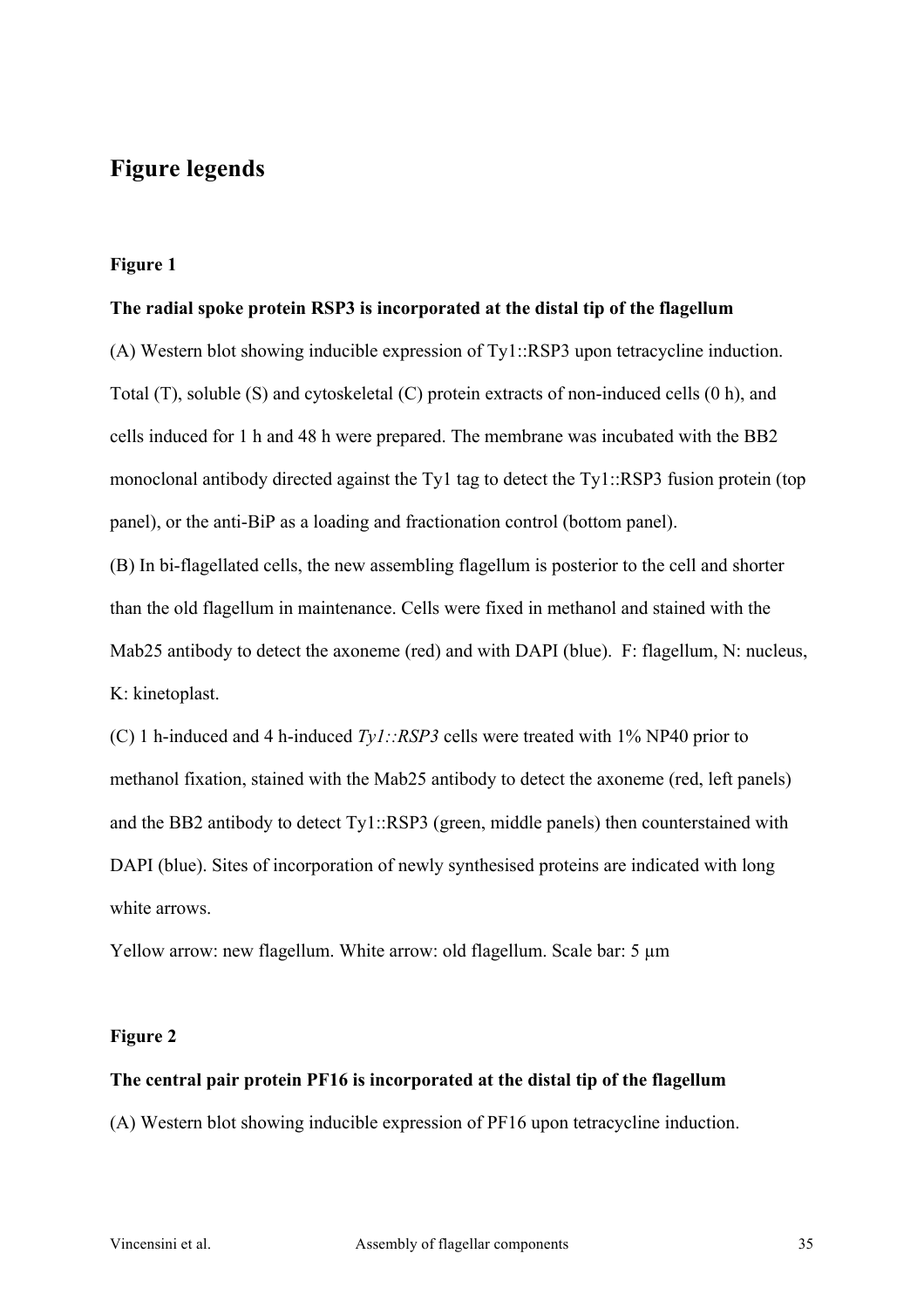Total (T), soluble (S) and cytoskeletal (C) protein extracts of non-induced cells, and cells induced for 1 h, 1.5 h, 2.5 h and 48 h were prepared. The membrane was incubated with the BB2 antibody directed against the Ty1 tag to detect the PF16::Ty1 fusion protein (top panel), the L13D6 antibody to detect the PFR (middle panel) or the anti-BiP (bottom panel), as loading and fractionation controls.

(B) 2.5-hour-induced *PF16::Ty1* cells were treated with 1% NP40 prior to methanol fixation, stained with the Mab25 antibody to detect the axoneme (red, left panel) and the BB2 antibody to detect Ty1::PF16 (green, middle panels) then counterstained with DAPI (blue, left and right panels). The site of incorporation of newly synthesised proteins is indicated with long white arrows. A weak homogenous signal can be seen on the old flagellum and corresponds to a low level of expression of PF16::Ty1 due to a slight leakiness of the inducible system as also observed on the western blot.

Yellow arrow: new flagellum. White arrow: old flagellum. Scale bar: 5  $\mu$ m

### **Figure 3**

## **The outer dynein arm protein DNAI1 undergoes both distal incorporation and intercalation**

FRAP analysis of trypanosomes expressing the GFP::DNAI1 fusion protein. A. Western blot showing expression of GFP::DNAI1. Total (T), soluble (S) and cytoskeletal (C) protein were prepared. The membrane was incubated with the anti-GFP antibody that detects only the GFP::DNAI1 fusion protein (top panel) and then with the anti-DNAI1 antibody that detects both the endogenous DNAI1 protein and the GFP::DNAI1 fusion protein (bottom panel). B. The new flagellum and the proximal part of the old flagellum were bleached with a brief laser pulse (framed area) and recovery was monitored upon acquisition of an image every 3 min, for up to 2 h. Pre-bleach situation: old and new flagella are equally positive for GFP::DNAI1.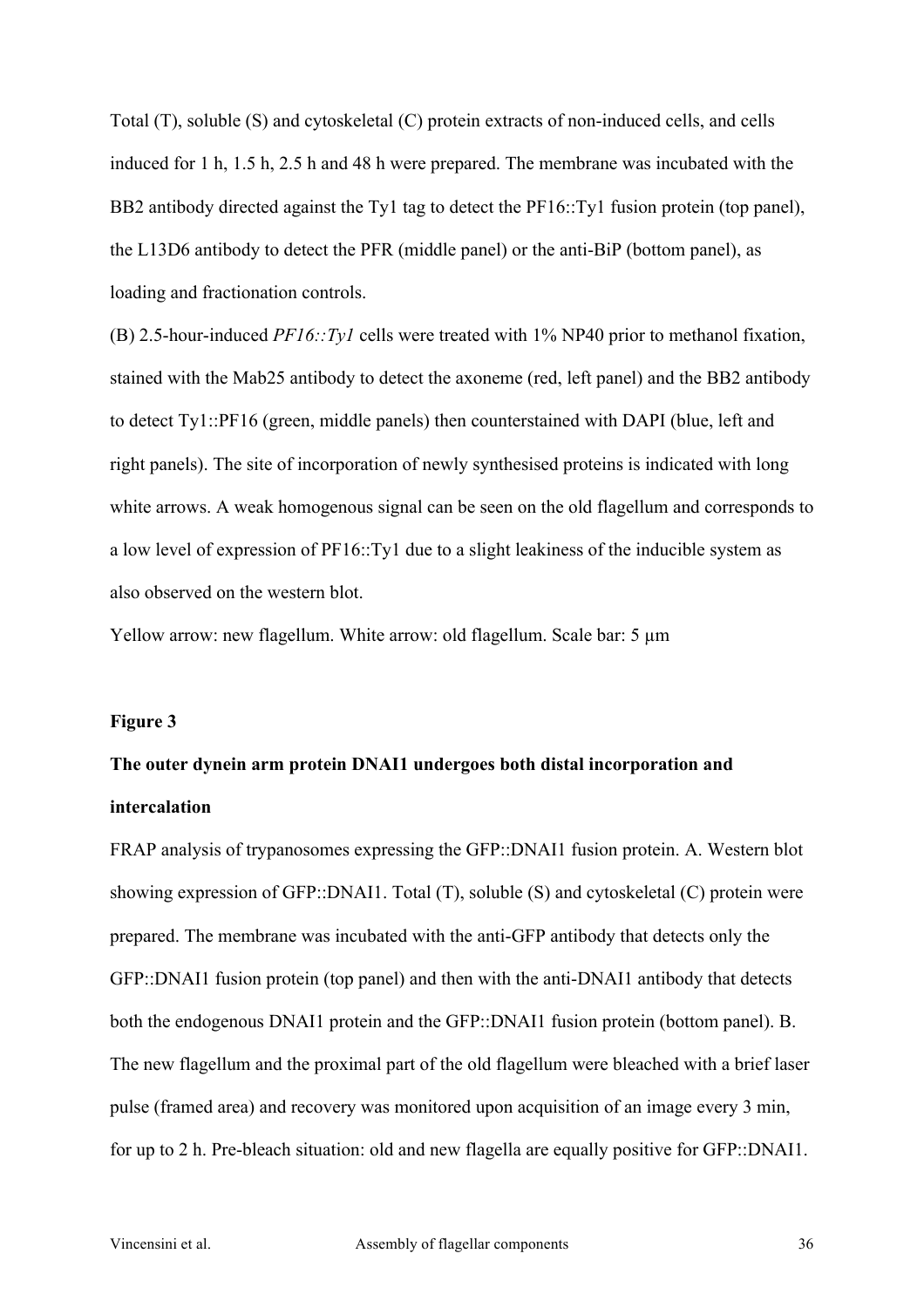Post-bleach situation: only the second half of the old flagellum remains positive. Recovery of fluorescent signals is shown at the indicated times. Cartoons under each panel show the situation for old (black) and new (purple) flagella. Closed and open segments are GFP positive and negative, respectively. Recovered signal is shown in green. Yellow arrow: new flagellum. White arrow: old flagellum. Scale bar: 5  $\mu$ m

### **Figure 4**

## **The outer dynein arm heavy chain B does do not show visible turnover in the mature flagellum**

FRAP analysis of trypanosomes expressing the GFP::DHCODAB fusion protein. The distal end of the flagellum was bleached with a brief laser pulse (framed area) and recovery was monitored upon acquisition of a series of 20 images at each of the indicated time points. This is a typical example out of 14 cells from 2 different experiments. A. Pre-bleach situation: the flagellum is positive along its length. Darker areas correspond to regions that are not in the focal plane. B. Post-bleach situation: only the proximal part of the flagellum remains positive. The length of the fluorescent portion has been measured and is indicated at the bottom of each image. C-G. The fluorescent signal is shown at the indicated times. No recovery could be detected in the flagellum. The thin fluorescent portion corresponds to the anterior end of the cell body and not the flagellum. Scale bar: 5 µm. This is a typical example coming from two series with 8 cells each.

### **Figure 5**

**The flagellum membrane AK3 shows fast and non-polarised incorporation in growing and mature flagella.**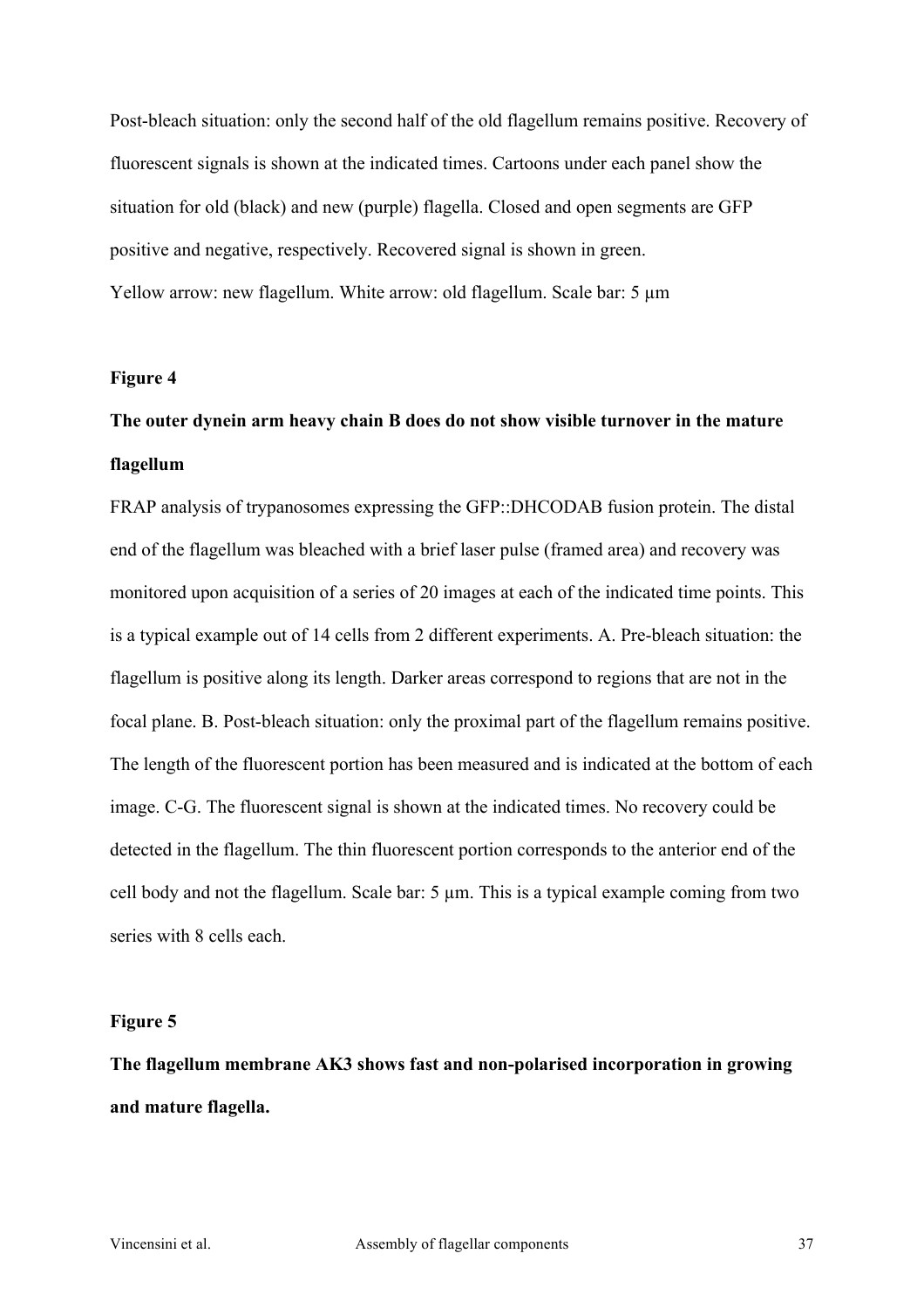(A) Western blot showing inducible expression of AK3::TY1 upon tetracycline induction. Total protein extracts of non-induced cells, and cells induced for 2 and 4h were prepared. The membrane was incubated with the BB2 antibody directed against the Ty1 tag, to detect the AK3::Ty1 fusion protein (bottom panel), the anti-AK antibody (middle panel) and the L13D6 antibody (top panel) to detect the PFR as a loading control.

(B) 30-min-induced *AK3::Ty1* cells were subjected to PFA fixation, and stained with the BB2 antibody to detect Ty1::AK3 (green) then counterstained with DAPI. Cells are shown at different time points of the cell cycle (1K1N, 2K1N, 2K2N).

Scale bar: 5  $\mu$ m

### **Figure 6**

### **Entry and maintenance of AK3 in the flagellum does not rely on IFT**

*IFT140<sup>RNAi</sup>* and *IFT88<sup>RNAi</sup>* cells were grown in the absence of tetracycline (no RNAi, A) or in the presence of tetracycline for 48h (B-C). Cells were stained with an anti-AK antibody and with the flagellum transition zone component (FTZC), as a marker of the base of the flagellum. The right panel shows the phase contrast image merge with DAPI (cyan) to reveal nuclear and kinetoplast DNA. The left panel shows the immunofluorescence images with the anti-AK (that detects all three AK proteins) in green and the anti-FTZC in red. Arrows indicate remaining flagella in the induced sample that all remain positive for arginine kinase. Note the increase of arginine kinase signal in the cytoplasm in induced samples. Scale bar: 5 µm.

### **Supplementary figure 1**

**Outer dynein arm intermediate chain DNAI1 does not show visible turnover in the mature flagellum**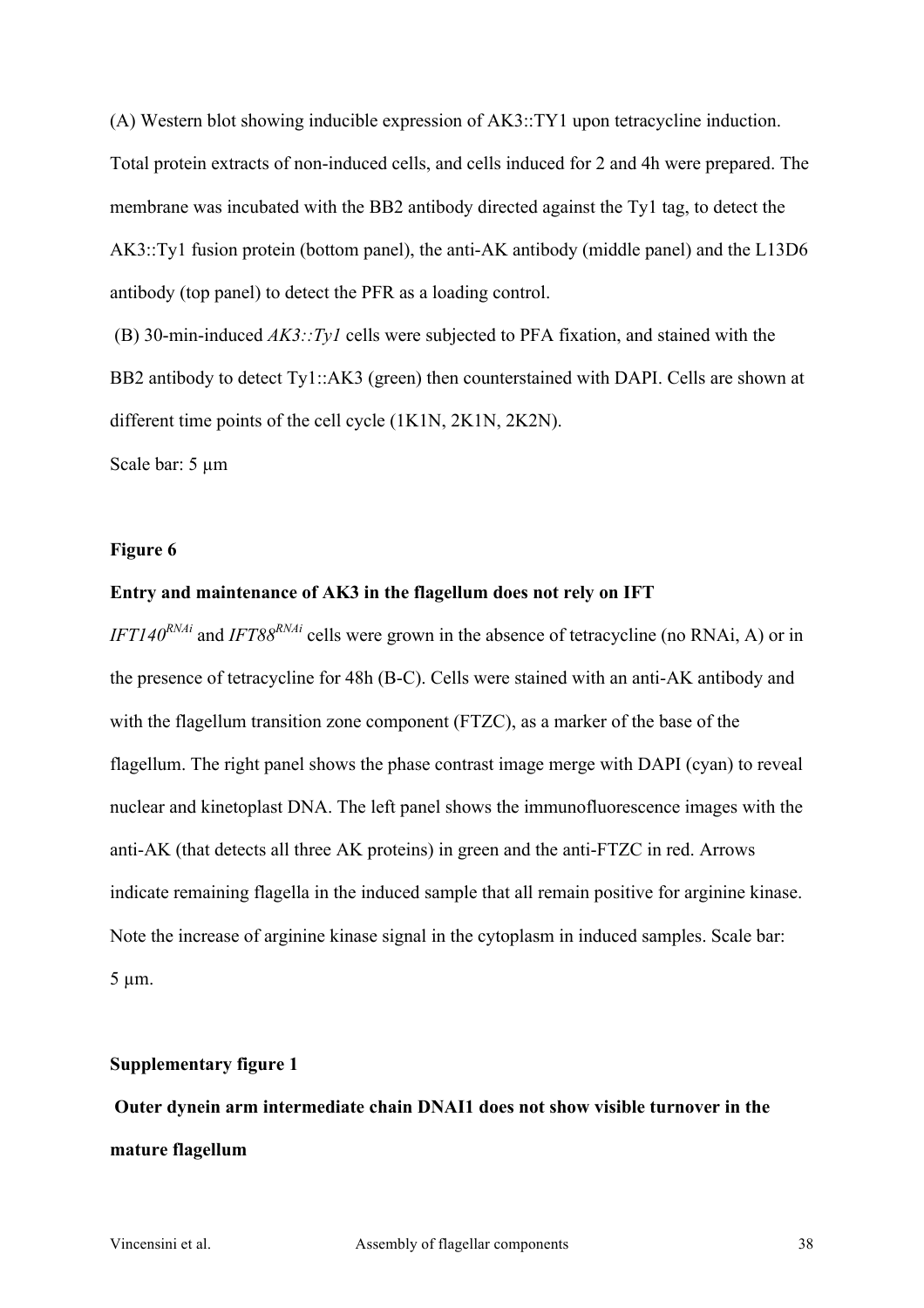FRAP analysis of trypanosomes expressing the GFP::DNAI1 fusion protein. The distal end of the mature flagellum was bleached with a brief laser pulse (framed area) and recovery was monitored upon acquisition at the indicated time points (one typical example out of 5 videos). A. Pre-bleach situation: the flagellum is positive along its length. B. Post-bleach situation: only the proximal part of the flagellum remains positive. The length of the fluorescent portion has been measured and is indicated at the bottom of each image. C-G. The fluorescent signal is shown at the indicated times. No recovery could be detected in the distal portion of the flagellum. Scale bar: 5 µm. This is a typical example coming from two series with 3 cells each.